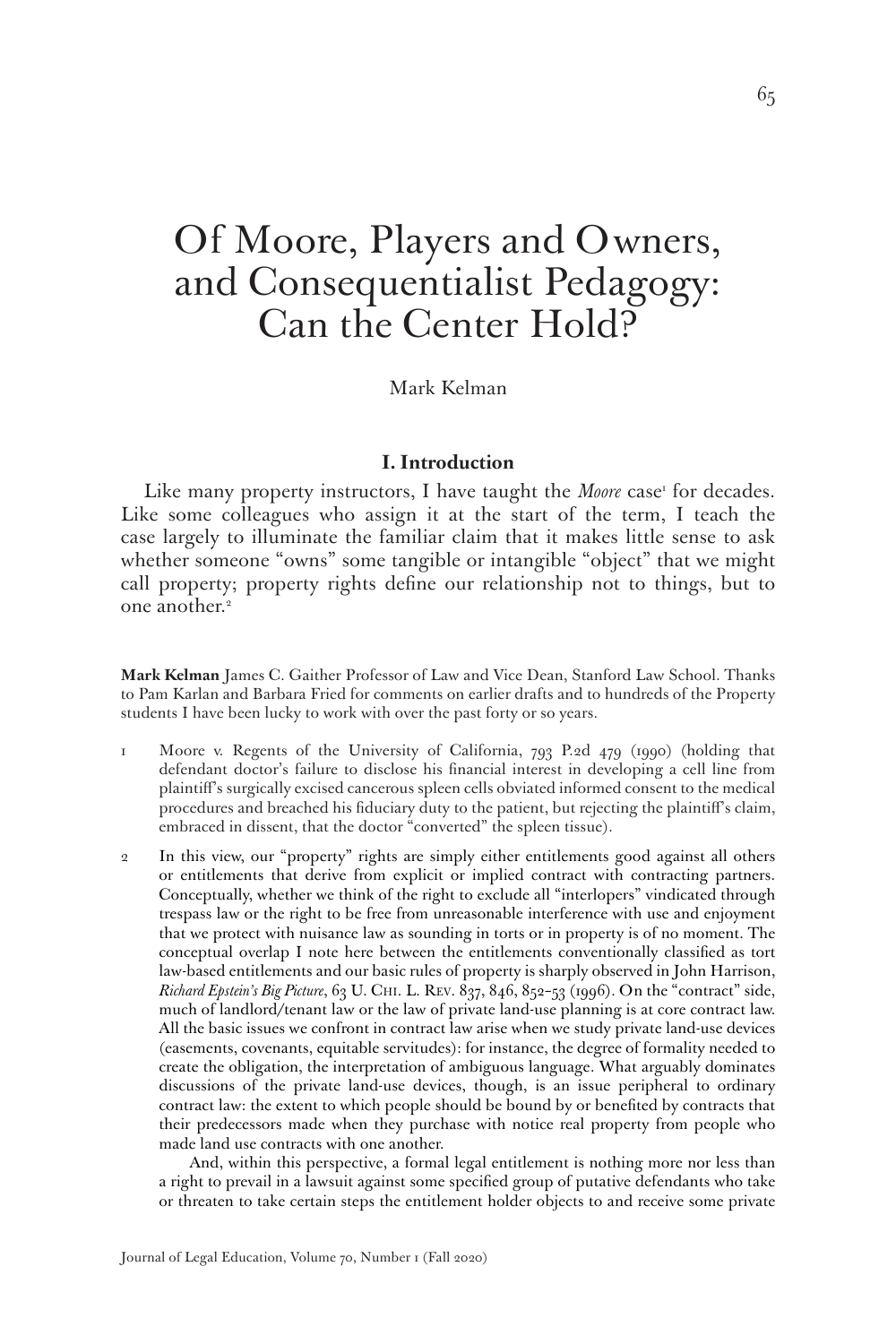My students are typically predisposed to think the question the case poses is whether Moore "owns" his oversized cancerous spleen. They also typically intuit that if he "owns" it, he should be entitled to give away or sell it (or the tissue therein) to researchers who believe it could prove useful in developing cell lines, which might themselves be useful in developing therapeutic products,<sup>3</sup> or to refuse to allow it to be so used or condition its use on compliance with limiting terms that he imposes in the contract transferring the spleen tissue. I urge students to recognize that *all* the judges who wrote the distinct opinions in the case believe Moore "owns" his spleen in the generic conceptual sense that each opinion implies that he is entitled to sue those who breach rights he has in relationship to the spleen.

So, for instance, the *Moore* majority holds that his body cannot be invaded to remove his spleen without his informed consent, and further concludes that the defendant doctor's failure to disclose his financial interest in developing a cell line using Moore's tissue rendered the consent uninformed (as well as breaching more loosely defined fiduciary duties that doctors owe patients).4 Concurring, Justice Arabian, making brief reference to familiar arguments against commodification of the body or other "sacred" goods, implicitly urges that Moore's spleen cells should be treated in the same way that gestational surrogacy or sex are typically treated: They can be withheld or given away, but not sold.5

 If one focuses solely on the splenectomy, then, it is not clear there was a failure of informed consent, or, if there was, precisely how one would measure the damages Moore sustained, since the misrepresentation did not clearly induce any action he would not have taken in any case. Moreover, the nature of the fiduciary duty was radically underspecified in the majority opinion, but it is plausible to argue that a fiduciary should never profit from the "assets" held by the person he is duty-bound to protect so that the breach of fiduciary duty might give rise to some sort of disgorgement remedy that might resemble the conversion damages that Moore sought. The difficulty of measuring damages given the majority's theory is highlighted in Maxwell J. Mehlman, *Moore v. Regents of the University of California*, *in* PROPERTY STORIES 43, 54-57 (Gerald Korngold & Andrew P. Morriss eds., 2d ed. 2004).

5 In my view, the best accounts by psychologists of sacred goods and protected values—goods not readily commensurable with other goods (e.g., by being bought or sold)—are in Alan Fiske & Philip Tetlock. *Taboo Trade-offs: Reactions to Transactions that Transgress Spheres of Justice*,

remedy (e.g., damages for injury, injunction against the threatened act or continuation of the act) or collective protection (e.g., criminal punishment) against the unwanted course of conduct. Summaries of "bundles of rights" concepts of ownership abound. In my mind, the single most illuminating, in part because it treats the concept as historically contingent, is Thomas Grey, *The Disintegration of Property*, 22 Nomos 69 (1980).

<sup>3</sup> The individual defendant in the case (Dr. Golde) believed the lymphocytes in Moore's spleen would (as a result of his hairy cell leukemia) be atypically useful in developing cell lines to produce lymphokines to fight infection (and perhaps cancer).

<sup>4</sup> Since the operation itself was essentially nonelective—both because the spleen was so enlarged and because at the time splenectomy was the only reasonable treatment for the hairy cell leukemia Moore presented with (changing survival rates from roughly 30% to 80%)—it is not obvious that the failure to disclose the financial conflict of interest was material. It is certainly most obvious that such conflicts of interest are material when they may lead a doctor to recommend unneeded treatment.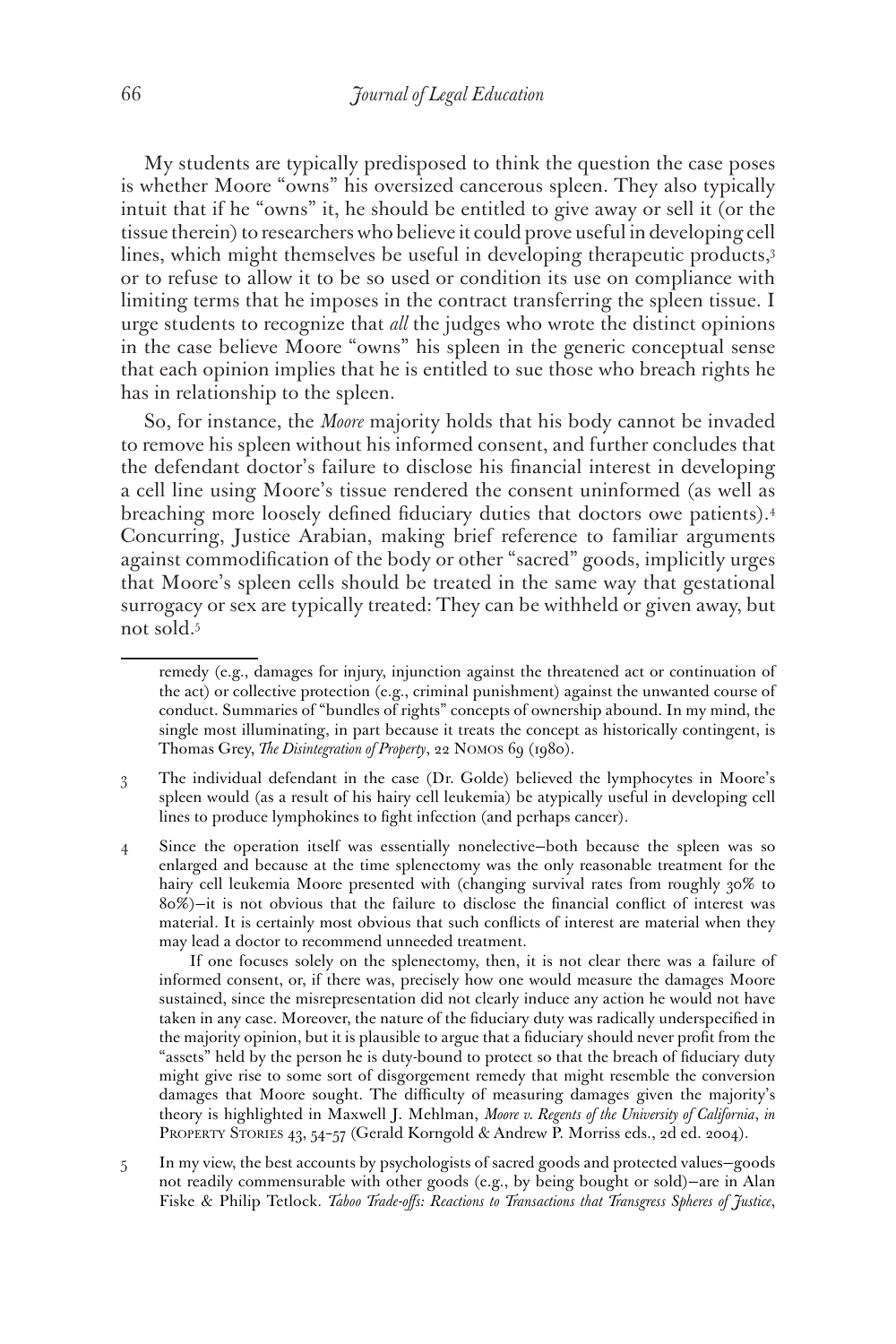In dissent, Justice Mosk argues that the doctor converted Moore's spleen, strongly suggesting it is a commodity that Moore could have withheld, given away, or sold, and that, going forward, doctors cannot use spleen tissue without contractual permission, which could be withheld absent payment.<sup>6</sup> I press students to recognize that one can separate out the right to withhold from the right to monetize, to sell something one controls for as much as a buyer would willingly pay.7

Although my primary pedagogic goal is to illuminate the limitations of thinking about property rights in terms of ownership of tangible or intangible "things," we do (and should) evaluate Moore's claim that his property was a commodity the doctors converted. With few exceptions, my students side with Moore.

They do so from two perspectives, and I aim both to express hesitations about each perspective and to contrast them with an alternative perspective: One, a libertarian perspective grounded in the notion that Moore has a natural right to control (and sell) what is "his," and that nothing is more clearly "his" than his own body, would typically be associated with the political right.<sup>8</sup>

<sup>18</sup> Political Psych. 255 (1997), and Jonathan Baron & Mark Spranca, *Protected Values*, 70 Org. Behav. & Hum. Dec. Making Proc. 1 (1997). Critics of this literature believe people hypocritically claim to resist commensurability to present themselves as moral though they will often except trade-offs or purchase things they ostensibly believe should not be bought if they can do so without harming their reputations. *See, e.g.*, Jason Dana et al., *Exploiting moral wiggle room: experiments demonstrating an illusory preference for fairness*, 33 Econ. Theory 67 (2007). I find the accounts by psychologists more illuminating than the philosophical discussions of incommensurability, but for those interested in those, an excellent set of essays can be found in Incommensurability, Incomparability, And Practical Reason (Ruth Chang ed., 1997).

<sup>6</sup> The spleen owner would be just like an owner of real property who can exclude neighbors from crossing her land but can also contractually waive the exclusion right by granting a license or easement, whether as a gratuitous gift or in exchange for something of value to the owner.

<sup>7</sup> One of the most explicit accounts of "ownership" that separates various control rights from the rights to monetize and derive income from surrendering control rights is found in the classic work endeavoring to specify all the sticks in the bundle of rights that would constitute full-blown liberal property ownership. *See* Anthony Honoré, *Ownership*, *in* Oxford Essays in Jurisprudence 107 (A. G. Guest ed., 1961). Using different terminology, Christman also offers powerful arguments that self-ownership does not imply the right to monetize one's inborn talents. *See* John Christman, *Self-Ownership, Equality, and the Structure of Property Rights*, 19 POL. THEORY 28 (1991).

The intuition that the right to monetize is separate from the right to control can be explored when reflecting on many of the canonical cases that property professors use to introduce the course: It is far more obvious, for instance, in International News Service v. Associated Press, 248 U.S. 215 (1918), that journalists "own" their labor in the sense that they have the privilege to withhold that labor, and cannot be forced to gather news, than that the news they do gather by dint of their labor is protected against republication by commercial competitors without permission (and payment), though that right to charge all users would entail a greater obligation to protect the laborer's capacity to monetize her labor.

<sup>8</sup> Neither my straight-up libertarian students nor the progressive students adopting a small sliver of libertarian thinking ever spontaneously question the degree to which the defendant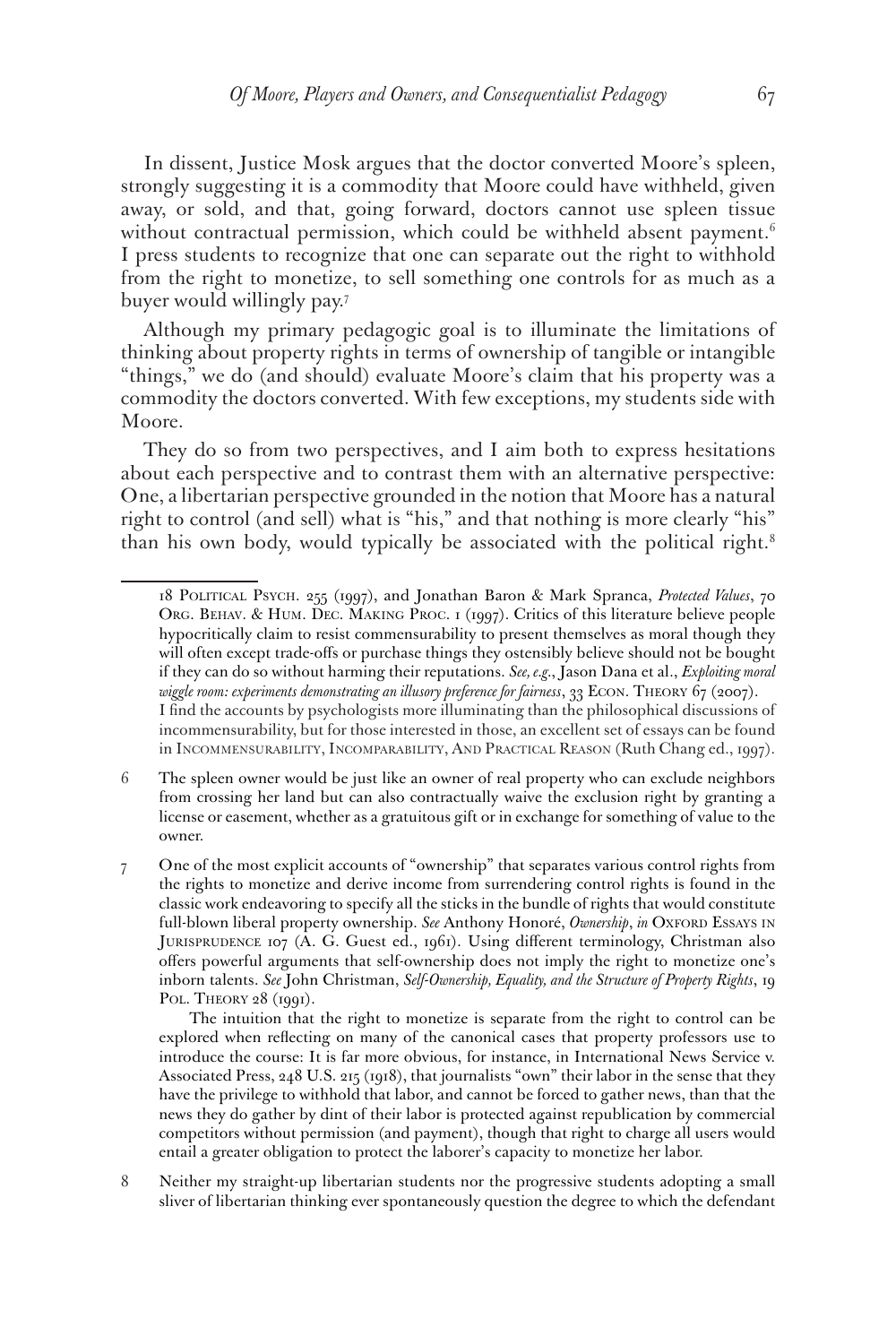The other, an anti-subordination perspective students have advanced more explicitly in the past decade, is grounded in the notion that in a battle between the privileged (here, the corporate, profit-seeking Big Pharma defendant and the defendant doctor working for that biotech firm) and the more marginalized (here, a beleaguered sick individual), we should reject claims made by the globally privileged.9 This perspective would typically be associated with the political left.<sup>10</sup> Each argument is fundamentally nonconsequentialist. My students typically make no effort to argue that granting Moore the legal privilege to monetize his scarce spleen cells will redound to the benefit of the range of people affected by adopting that rule.<sup>11</sup>

In part II of this essay, I set out a possible consequentialist analysis of the decision to grant those in Moore's position the privilege to monetize their tissue, just as I discuss in part III how a consequentialist might decide whether it is desirable to allow professional athletes to maximize their freedom of movement to enhance both their control over how to practice their profession and their incomes. But for now, I want to make several more general points about pedagogy.

I recognize that both one-factor, lexical libertarian and "anti-subordination" evaluative schemes offer, at least at first blush, a level of certainty that consequentialist policy analytics does not even purport to supply. I acknowledge as well that many students are attracted to analytical schemes that generate

doctor in this case would have to be regulated considerably more intrusively than true libertarians would find acceptable if patients' practical ability to cash in on their valuable tissue would have much operative significance. In a fuller-blown libertarian regime, the doctors would have no duties to disclose anything about the potential value of the tissue, and no duty to treat a patient who refused to give away his tissue (shifting the balance of bargaining power). While theoretically patients might consult third parties to estimate the value of their tissue (and negotiate on their behalf?—a bit more on that later), it is hard to imagine such a market developing in a world where very few patients have uniquely valuable (or even scarce) tissue.

<sup>9</sup> I don't believe any of my students self-identifying as politically progressive believe one should resolve *each case* by siding with the less privileged party in the dispute. They do not endorse the idea that in each lawsuit, the less globally privileged party should prevail. But many believe that if the more subordinated parties would proximately benefit from a certain resolution of "like *cases*," that *is* enough to resolve the case.

<sup>10</sup> Interestingly, my progressive students, who reject most of the anti-redistributive implications of libertarian claims to natural rights to own one's labor, typically blend libertarian and "side with the subordinated" arguments here, contending that Moore has been exploited along the two dimensions that give rise to the conclusion that exploitation has occurred. He has lost something that is rightfully his, taken by an entity with social power.

<sup>11</sup> Though not defending the proposition, I assume the form policy analytical consequentialism will take is "welfarist"—that the policy analyst will determine who is "helped" and who is "hurt" by adopting a particular rule. Views about what it means to be "helped" or "hurt" range from ones focusing on hedonic states to those that focus on preference satisfaction to those that focus on the provision of objective capabilities. Each poses real problems. For some of my views on how difficult it is to define welfare, see Mark Kelman, *Hedonic Psychology and the Ambiguities of 'Welfare*,*'* 33 Phil. & Pub. Aff. 391 (2005).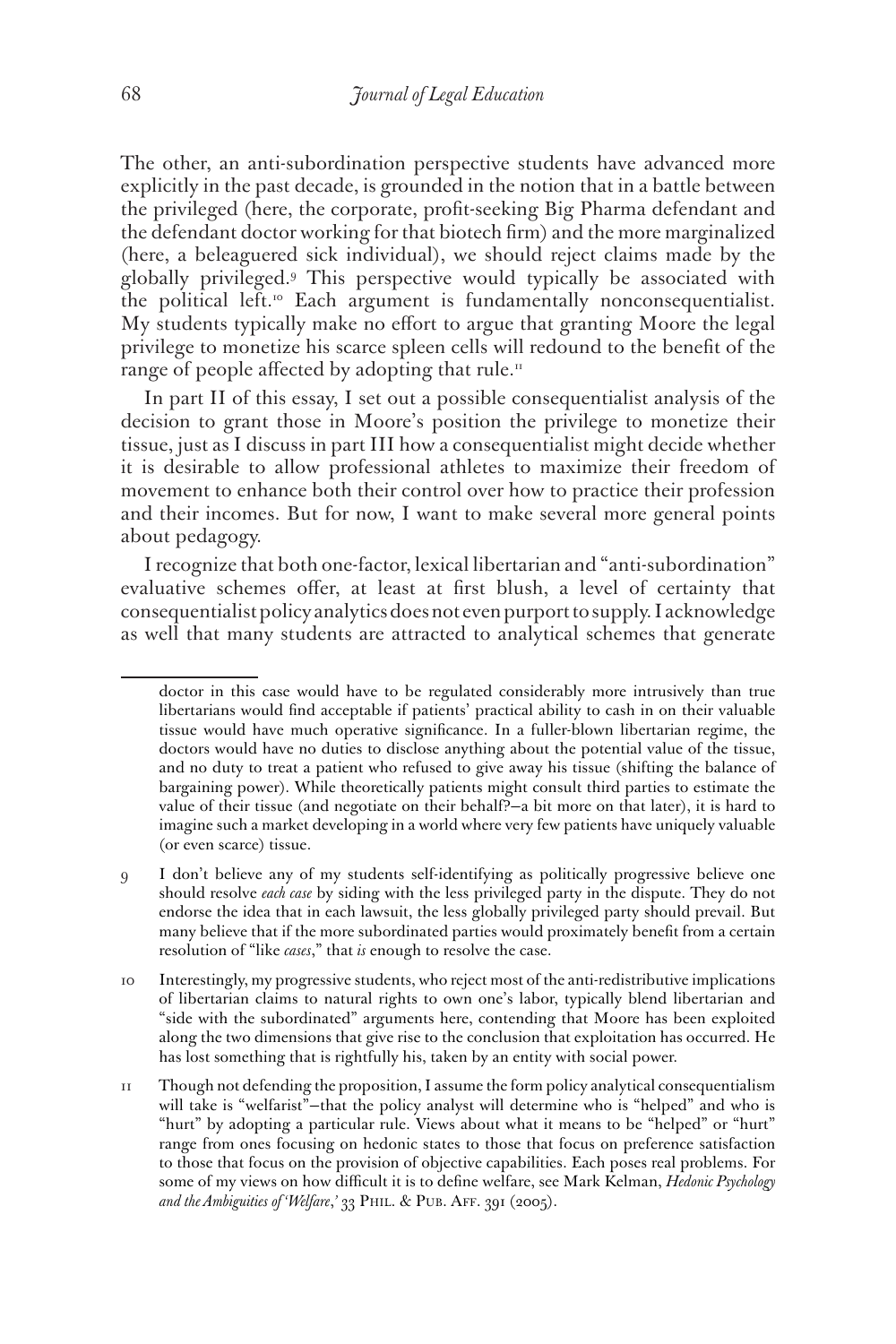clearer answers. (Most instructors hear complaints from first-year students that they are not being taught enough clear rules.) It is indeed far easier, for instance, to conclude that one must "own" one's own body, full stop, or that the research doctors and Big Pharma occupy privileged social positions, than it is to figure out what effects we will observe if we protect expansive tissue sales rights for patients. Symbolic schemes grounded in assessing the strength of the claims of the disputants alone, without regard to the impact of protecting these claims on others, and "performing" a sociopolitical commitment certainly seem to generate more determinate answers to tough questions.

I return, particularly in part IV, to note that the promise of certainty is generally illusory. But even if we could reach conclusions more readily if we adopted what I am labeling the more symbolic positions, the comfort we gain from being more certain that we have easily settled on our final answer, and that it is the right answer given the commitments we want to uphold or signal, must be counterbalanced by the fear that we have had to ignore too many considerations that ought to count.

Perhaps more significantly, from a pedagogic vantage, students who see controversies above all as raising an opportunity to cement or even merely "perform" their political identities might find it difficult to address innumerable judges and policymakers unless they learn how to perform policy analytics. But, of course, that claim is a historically contingent one: To the extent that the bench and bureaucracy become increasingly populated by non- or anticonsequentialists, the libertarian and anti-subordination students may well be doing a perfectly good job practicing the rhetoric of the mid-21<sup>st</sup> century. Even if they are, though, they will lack a capacity I believe will not become a dated relic: the capacity to anticipate what those who do not share their pre-commitments believe, to understand why others, acting in perfectly good faith, might resolve an issue differently than they do. And, worse, they will have lost the lawyer's critical capacity to muster arguments that might sway others who do not share their prior views, and the equally vital ability to find more common ground approaches to problems or to raise concerns that might genuinely soften more polarized positions.

They will also forgo the invaluable opportunity to learn to make and evaluate empirical arguments and understand better why empirical arguments may be less determinate than we would wish them to be. They will also lose the chance to explore how complicated our normative commitments really are. It is very hard to fully embrace any particular account of what it means to describe an outcome for any individual to being "good" or "welfare enhancing" and at least as hard to know how we might balance gains (however defined) that accrue to some against losses that accrue to others, and in the course of trying to answer these tough questions, we do a great deal to clarify and self-critically develop our values.

I understand that my students' commitment to single-factor (or highly principled?) symbolic decision-making rubrics may reflect not just the embrace of an analytic vantage point by scattered individuals but may reflect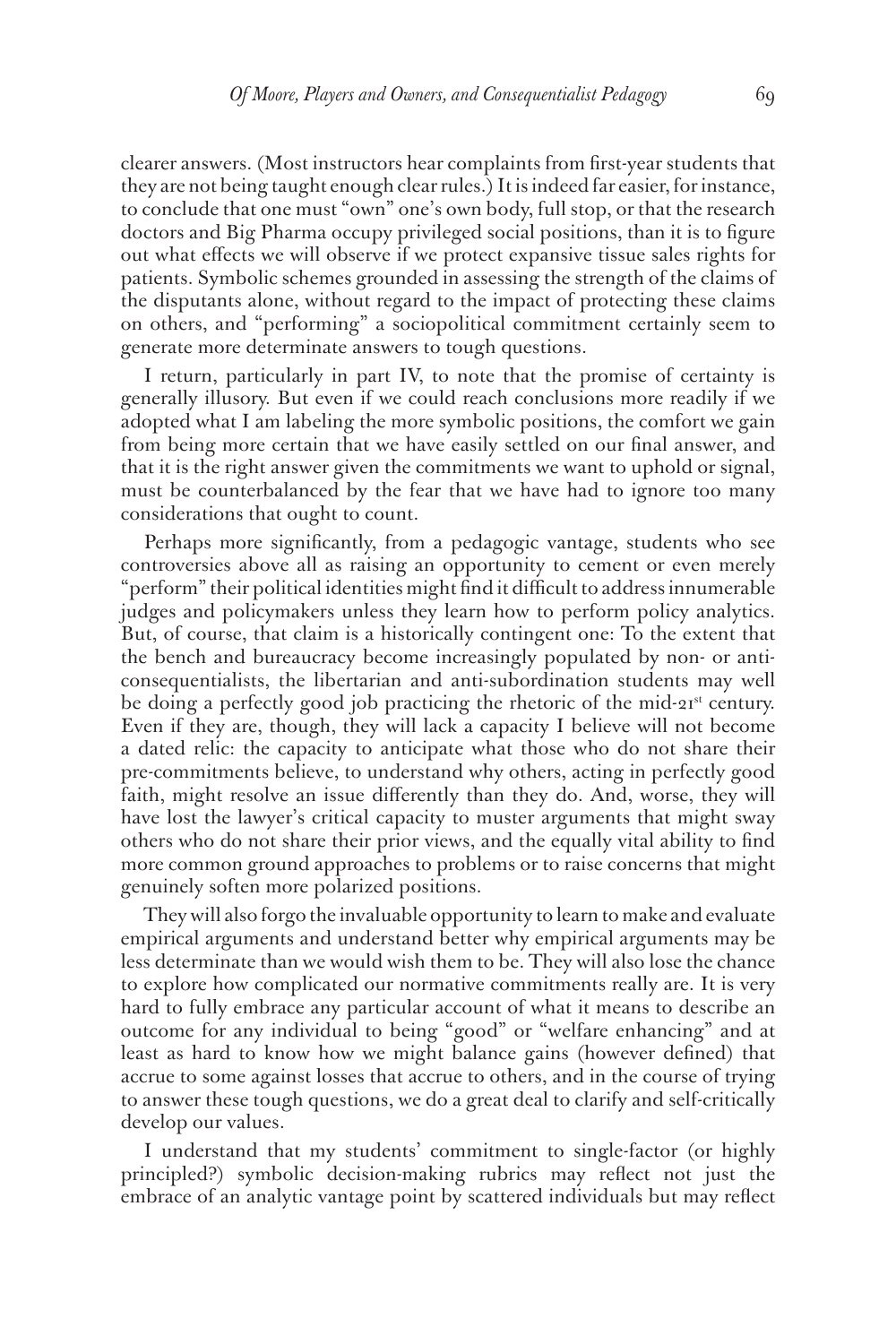our deepening political polarization as a society. It might well be that more and more often, we treat our political beliefs as constitutive of our identities, rather than as simple policy views that we as individuals constituted by a wide array of interests and identities maintain, and that we therefore experience political debate not so much as an occasion to solve discrete problems as an occasion to construct ourselves and to manifest our distaste for those outside our group.12 To the degree that asking students to disclaim identity-conferring argument runs counter to a deep social transformation, my pleas in this essay may well be hopeless. Nonetheless, it might be both desirable and possible to push students toward engaging in what I am calling centrist consequentialist analysis<sup>13</sup> and away from what I am calling symbolic (and/or performative) resolutions of hard problems.

I proceed as follows: In part II, I discuss the gap between the consequentialist and symbolic approaches to *Moore*, recognizing that I have *never* taught a student who spontaneously approached the case as I think a consequentialist likely would. My goal is to persuade readers that there is much to be said for the consequentialist methodology. I then discuss in part III the battle between team owners and players over freer player movement, in part to contrast once again what a consequentialist analysis of the controversy would look like with the symbolic arguments that are closely analogous to those made by students discussing *Moore*. Focusing on this controversy is useful in part because it sharpens some of the ways in which consequentialist analysis is genuinely hard to do: Both defining appropriate consequentialist *ends* in this case and dealing with the problem of conflicting ends among affected parties are more difficult tasks than in the situation raised in *Moore,* where most of the truly nettlesome difficulties a consequentialist would face are at core empirical. But it is also worthwhile because I suspect that students' symbolic commitments on this issue might be somewhat weaker and more ambiguous than they are when confronting *Moore*: My tentative, more general pedagogic claim is that one might nudge students to take centrist consequentialist thought more seriously

- 12 This is perhaps the central starting place in Ezra Klein's account of growing political polarization. *See* Ezra Klein, Why We're Polarized 36–38, 45–48, 51–52, 60–62, 65–79 (2020) drawing heavily in this regard on Lilliana Mason, Uncivil Agreement: How POLITICS BECAME OUR IDENTITY (2017). Klein argues further that at the political level, the sorting of political parties by identity that began with the passage of the 1964 Civil Rights Act accelerated polarization (and a move away from policy compromise) and exacerbated the sense that one's basic political commitments are indistinguishable from who one is.
- 13 A "centrist," in the limited sense I am using the term, could be more or less politically progressive or conservative along conventional dimensions, e.g., deeply concerned (or not) with inequality (of income, of social group status), more (or less) suspicious of government regulation of consumer or labor markets, or more (or less) prone to explain the existing distribution of privilege in terms of the subjugation of subordinated social groups by other superordinate ones rather than individual distinctions in attributes and endowments. "Centrists" in this limited sense are those who accept the substantial possibility that their empirical priors about the impact of various policies will prove false or at least reasonably contested and that their normative commitments are ambiguous and ambivalent enough to be shaken as they attempt to work through how they apply to particular controversies.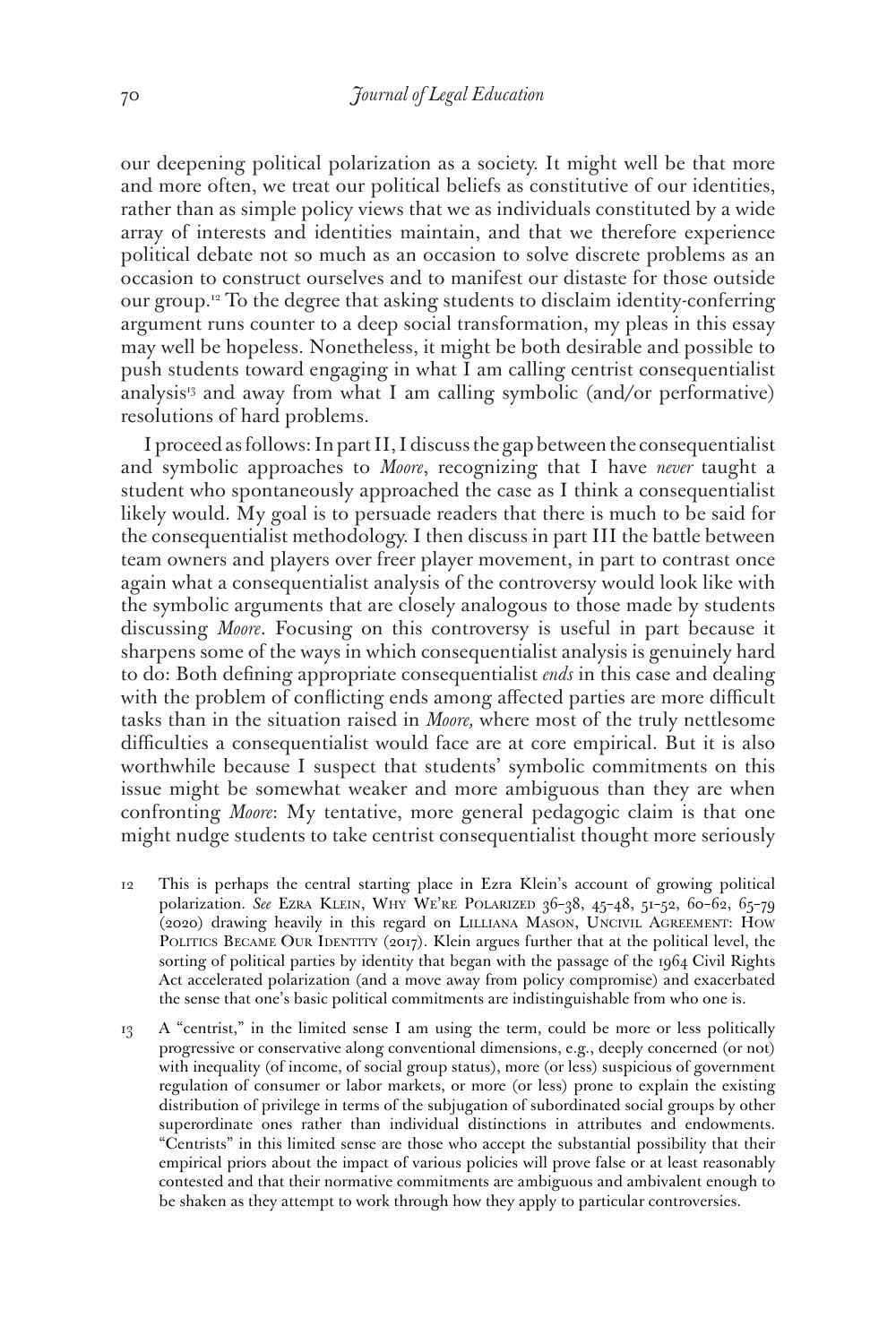by demonstrating how it works in less symbolically charged controversies, and then noting that the consequentialist analysis they might be sympathetic to using in such cases might proceed in a structurally similar way if applied in the more symbolically fraught situations.

Finally, I draw some conclusions in part IV.

### **II.** *Moore* **and Tissue Sales**

Policy-analytic instructors like me are hardly surprised to be confronted with the purer libertarian claim my students sometimes make when discussing *Moore* that patients have some pre-political natural right to control the disposition of the tissue in their body however they want or the more common mixed libertarian/anti-subordination claim that students more frequently articulate that siding with the patients is siding with the less powerful individuals against the rapacious efforts of the elite (Big Pharma, research doctors) to exploit the resources that (in some not fully specified fashion) "belong" to the patient. It has taken me a long time, though, to stop being surprised that there is almost never any pushback from consequentialist students, questioning whether claims to control one's body are coextensive with (or can be justified in the same way as) claims to monetize one's body or labor and whether claims that patients should be allowed to monetize their tissue serve the interests we generally seek to serve when permitting people to sell scarce physical or labor resources.

Consequentialists simply reject the idea that the case for permitting people to withhold their labor is coextensive with the case for permitting them to retain whatever they can garner in exchange for providing labor/disclaiming their right to withhold labor. In the canonical libertarian work, *Anarchy, State and Utopia*, Robert Nozick argues we would generate normatively defensible inequality even if each of us started with equal resources. He argues that the basketball star of Nozick's era, Wilt Chamberlain, must clearly be entitled to retain his high earnings if we imagine that those who wanted to see him play basketball each voluntarily paid him some of the money to which they were initially entitled to watch him.14 These sorts of arguments about "justice in transfer" do Nozick no good though because one can only sell what one has an entitlement to. Imagine that instead of playing basketball well, Chamberlain used his height in some hypothetical economy to pick apples from high on the tree and our property rule was that he could retain only half the apples he picked, having to share the rest with the short and hungry. The fact that others would pay him for the half of the apple crop he picked that he did not own given our property rules would not justify his keeping his earnings from selling all the apples. To justify his keeping the "earnings" from the sale of the entire crop, we must justify his initial right to retain or sell all the picked apples.

<sup>14</sup> *See* Robert Nozick, Anarchy, State and Utopia 161–64 (1974).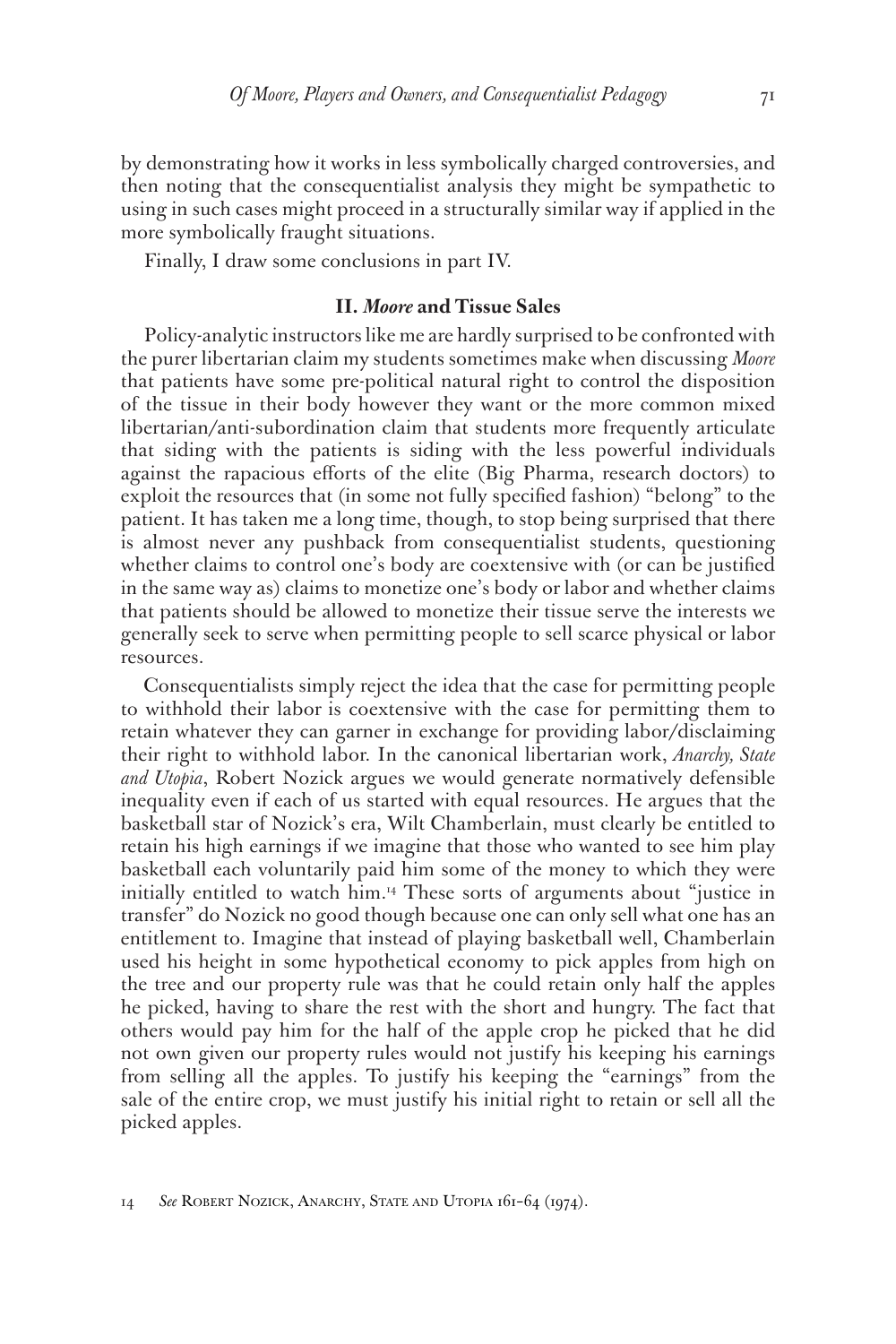Whatever case one might make for allowing him to withhold his labor entirely (an anti-enslavement principle) is wholly different from the case that would have to be made to allow him to keep all he could earn in a market exchange. As I noted earlier, the case for forbidding people from forcing journalists to gather news is quite distinct from the case that they can monetize all aspects of their newsgathering work, that they "own" the news that they gather in the sense that the legal system should stop those who do not pay them for its use from making particular uses.<sup>15</sup> Absent a claim (one Nozick himself recognized was not easy to justify<sup>16</sup>) that there is some sort of natural right to monetize his scarce talents at the price he could extract from willing buyers, we must examine the range of consequences we would observe if Wilt faced a regime in which the starting entitlement baseline was one in which he faced a tax on high-labor income. Answering that question from a consequentialist vantage entails evaluating whether the observed world is less desirable, overall, than the world that would be generated in the libertarian's tax-free world.

Given that policy-analytic consequentialists typically tolerate earnings inequality only to the extent that it benefits those who purchase goods and services from suppliers requiring higher incomes as an incentive to produce those goods and services, $\frac{17}{12}$  we would try to determine the extent to which eliminating the tax would facilitate mutually beneficial transactions that would

- 15 *See* s*upra* note 6 and accompanying text. Though Nozick famously equates income taxation with forced labor (*see* Nozick, *supra* note 14, at 169), few have found the argument persuasive: Chamberlain himself would have limited ability to choose life projects if he could be forced to play basketball. His decision whether to play basketball or engage in other activities given the psychological and economic payoffs to the alternative activities remains his in a world with an income tax—though the pay-offs would differ. For a critique of the forced-labor analogy, see, e.g., Robert Taylor, *Self-Ownership and the Limits of Libertarianism*, 31 Soc. Th. & PRAC. 465, 477-79 (2005).
- 16 Barbara Fried carefully reviews the ways in which Nozick ducks the question of justifying the right to receive whatever market actors will offer for one's labor in favor of the argument that inequality can be justified in that it can arise as a result of voluntary transfers made by people entitled both to initially control and then to dispose of resources. *See* Barbara Fried, *Wilt Chamberlain Revisited: Nozick's "Justice in Transfer" and the Problem of Market-Based Distribution*, 24 Phil. & Pub. Aff. 226, 230–33 (1995). Justice-in-transfer arguments are empty absent well-reasoned accounts of initial ownership, and some have argued that absent a theory of entitlements there is also no reason to believe the buyers have the right to use their resources in a way that generates substantial inequality. *See, e.g.*, Thomas Nagel, *Libertarianism without Foundation*, 85 Yale L.J. 136 (1975); John Rawls, Lectures on the History of Political Philosophy (2007) (noting that individually just transactions may not be justice-preserving in the way that logical operations are truth-preserving; a substantial series of small inequalities created by particular just transactions may accumulate to create large inequalities that are not just).
- 17 A consequentialist might believe that the laborer has some legitimate claim on these goods and that overriding this claim somehow impairs social relations or our capacities to flourish as individuals; one can, of course, make consequentialist arguments to ground claims typically presented in natural-rights form. One could also believe inequality-generating institutions served some other good ends as well (e.g., that generating higher levels of social inequality led to significant increases in spending on certain forms of "culture" whose preservation one believed served multiple ends). The dominant consequentialist arguments about inequality, though, are the ones referred to in the text.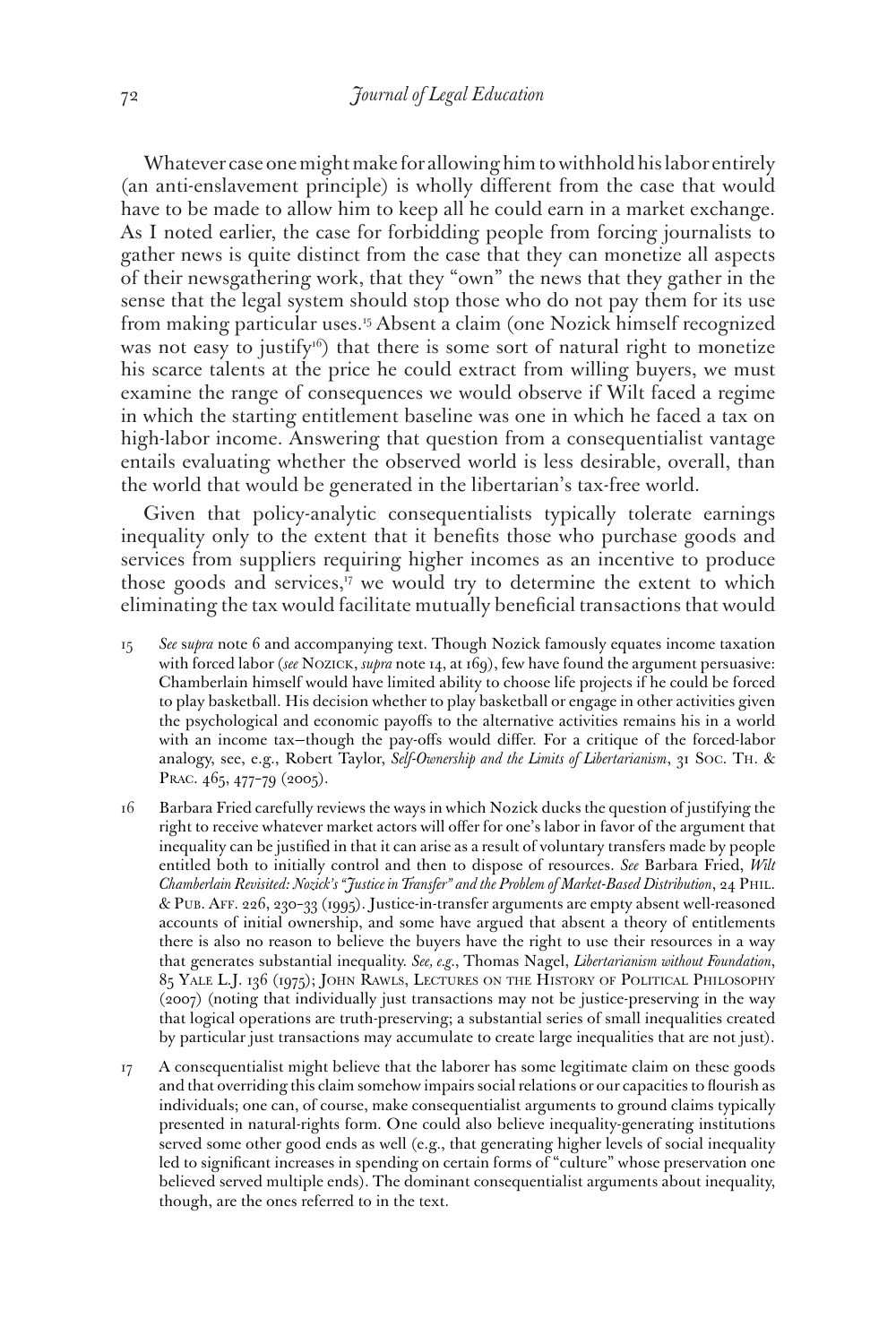not occur absent inequality-generating legal institutions. Consequentialists would, thus, typically try to ascertain to what degree establishing a wage tax levied on high incomes would diminish the amount of basketball playing he supplied rather than merely taxing away monopoly rents in excess of his reservation price; to what degree the tax would diminish his incentives to develop his talents; and to what degree the resources we might distribute from the player to those in need generate more "welfare" than the welfare losses both Chamberlain and the fans who'd be deprived of his most extensive or best efforts would experience.<sup>18</sup>

Answering these empirical questions will not be easy; it is unlikely all policyanalytic observers will agree.19 *This same empirical indeterminacy will confront us when we analyze Moore's claim*. As I mentioned, one of the attractions that both libertarian and "side with the subordinated" approaches have is that they seem to readily generate more determinate resolutions to disputes, or, at least, that the answers they generate do not rely on inevitably disputed empirical propositions.

Of course, in a parallel fashion, we might justify protecting Moore's capacity to direct the use of his tissue without protecting his capacity to monetize the tissue, to sell use rights to others. There may be good arguments that we should allow patients to manifest ethical objections to cell line production altogether by withholding their tissue from research use completely, or to withhold it from use by for-profit entities or entities planning to do a particular sort of medical research they disapprove of.<sup>20</sup> And there may well be administrative

- 18 It might seem possible to defend the "justice in transfer" argument by claiming that those in Nozick's thought experiment, initially given their fair distributive share, are implicitly deprived of that share if they cannot spend it to get whatever they'd like. But, of course, they *can* spend it however they want (absent a wholly separate set of possible legal constraints) even if what they spend it on might be different than it would be in a world in which Chamberlain faced no tax on labor income—just as it is different than it would be if Chamberlain's work/leisure preferences were different. Presumably, their welfare in the state in which Chamberlain is taxed might well be lower than it would be in the no-tax world, but they are no more entitled to the social arrangements that maximize their welfare than Chamberlain is.
- 19 Estimates obviously diverge widely on the impact of increasing taxes, and more particularly of increasing marginal tax rates for high-income earners, on economic output. *Compare* Christina D. Romer & David H. Romer, *The Incentive Effects of Marginal Tax Rates: Evidence from the Interwar Era,* 6 Amer. Econ. J. 242 (2014) (changes in marginal rates have economically small effects on the amount of income taxpayers generate) *with* Edward Prescott, *Richard T. Ely Lecture: Prosperity and Depression,* 92 Am. Econ. Rev. 1 (2002) (high marginal taxation severely depresses economic output).
- 20 Just as I believe the consequentialist case for protecting people from involuntary labor is complicated—I am not convinced for instance that a military draft is invariably unacceptable or that duties to rescue in certain circumstances are illegitimate because they require labor so, I believe the consequentialist arguments for allowing people to withhold tissue from medical research entirely, and the (distinct) case for allowing them to direct in more detail how it is used (abstractly, or conditional on their right to withhold entirely), are hardly straightforward. My point for now, though, is that the arguments are different from arguments protecting the right to exchange tissue for its market value.

For passionate and eloquent defenses of control rights, see Lori Andrews, Who Owns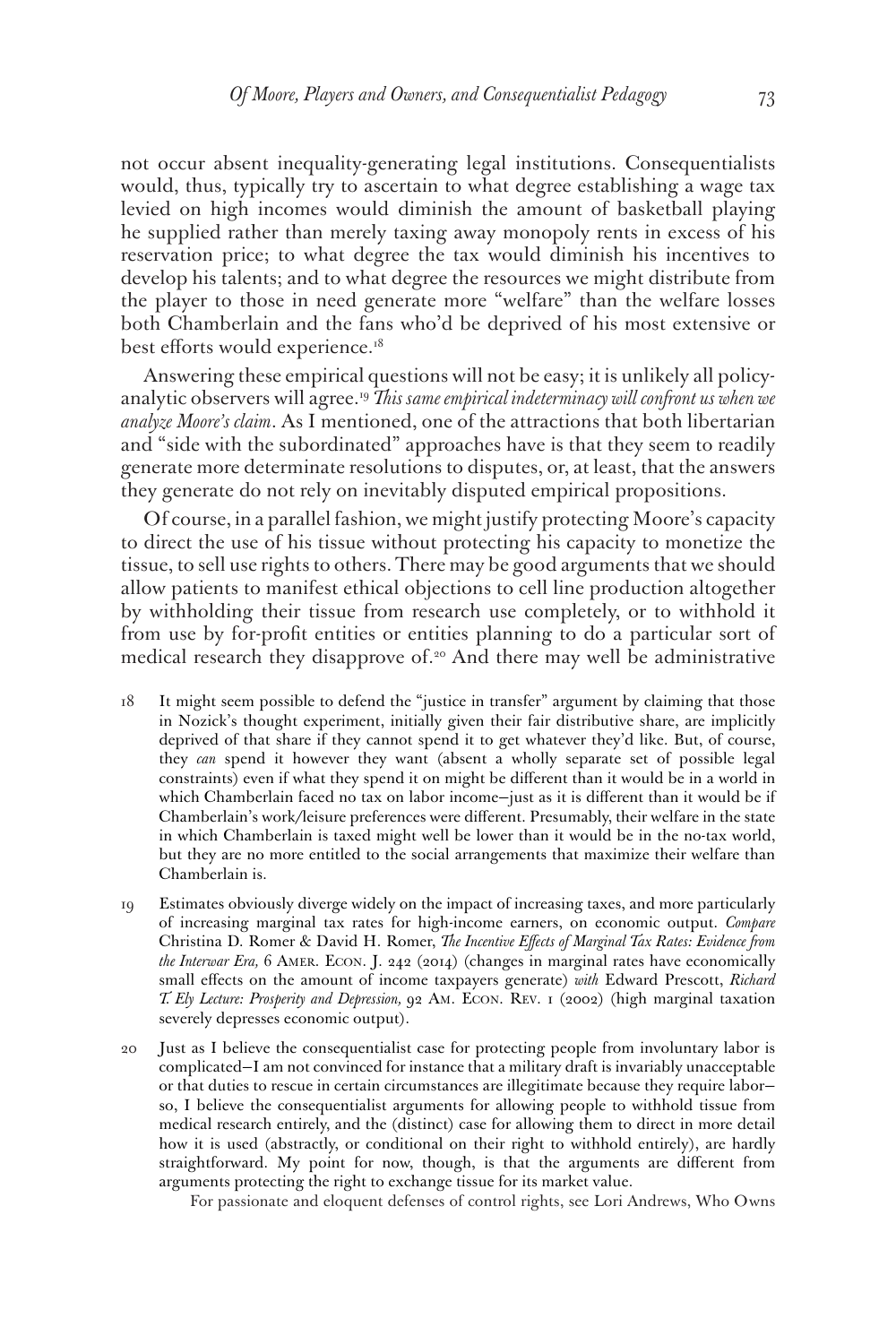reasons to believe that if one protects the entitlement to withhold, it is futile to try to deny the right to sell because surreptitious sale will flourish if people are not obliged to transfer tissue to researchers.

But we can readily see that our intuitions about "control rights" and rights to monetize are distinct if we consider how we might react to two different situations in which the source of tissue directs that tissue he had once voluntarily given to a researcher no longer be used. In the first case, the patient learns the tissue is now being used for research that he disapproves of, while in the second he learns the market for products using cell lines still being developed from his tissue are more commercially valuable than projected when he first transferred rights to use the tissue.

We *might* think we can solve the first problem through what is usually referred to as "tiered consent"—contracts that specify all the conditions in which use is acceptable and those that would be unacceptable. Assume, though, that we are wary of tiered consent, perhaps believing patients confronted with a complex set of alternative conditional dispositional plans will, to avoid cognitive overload, simply decide not to donate at all.<sup>21</sup> Or we might believe that "complete" state state-contingent contracts are either costly to draft (assuming one can foresee the future) or impossible to draft (assuming events occur that one could simply not anticipate).<sup>22</sup> We might still set the default on incomplete contracts as allowing tissue transferors to withdraw consent to use the tissue when an unwanted use is made if we believe that people are badly injured if their body parts are used on unwanted projects<sup>23</sup> or that donation will be suppressed unless people know they can withdraw consent if they learn of an unwanted use.

Your Body? A Study in Literature and Law, 84 CHI.-KENT L. REV. 3 (2009); Lori Andrews, Who Owns Your Body? A Patient's Perspective on Washington University v. Catalona, 34 J. LAW, MED. & ETHICS 398 (2006).

<sup>21</sup> This critique of tiered consent is articulated in Natalie Ram, *Tiered Consent and the Tyranny of Choice*, 48 Jurimetrics J. 253 (2008). Note, too, that wariness over dead-hand control might make us cautious about permitting perpetual contingent contracts for the use of transferred property. Statutory reforms limiting the lives of rights of entry and possibilities of reverter reflect hesitancy about perpetual-use control.

<sup>22</sup> For a general discussion of why contracts are incomplete in the sense that they do not direct obligations under all possible contingent states, see Robert E. Scott & George G. Triantis, *Incomplete Contracts and the Theory of Contract Design,* 56 Case W. L. Rev. 187, 189–91 (2005) (obligationally complete contracts could readily be drafted but they would, given informational incompleteness, specify obligations that would be inefficient and irrational given eventual circumstances).

<sup>23</sup> Those who worry about the injury that purportedly arises when one's "own" resources are used for unwanted purposes worry about the problem not just in the tissue donation case, but in situations in which an owner's real property is used in an unwanted way (e.g., when a shopping center owner is forced to permit pickets to spread a message the owner finds abhorrent). There is an unbending legal realist/positivist response: If state law forbids a shopping center owner from excluding peaceful pickets, nothing aptly described as "her property" is being used to further a despised cause; if tissue owners cannot direct how excised tissue is used, nothing the patient "owns" is being used on unwanted research projects.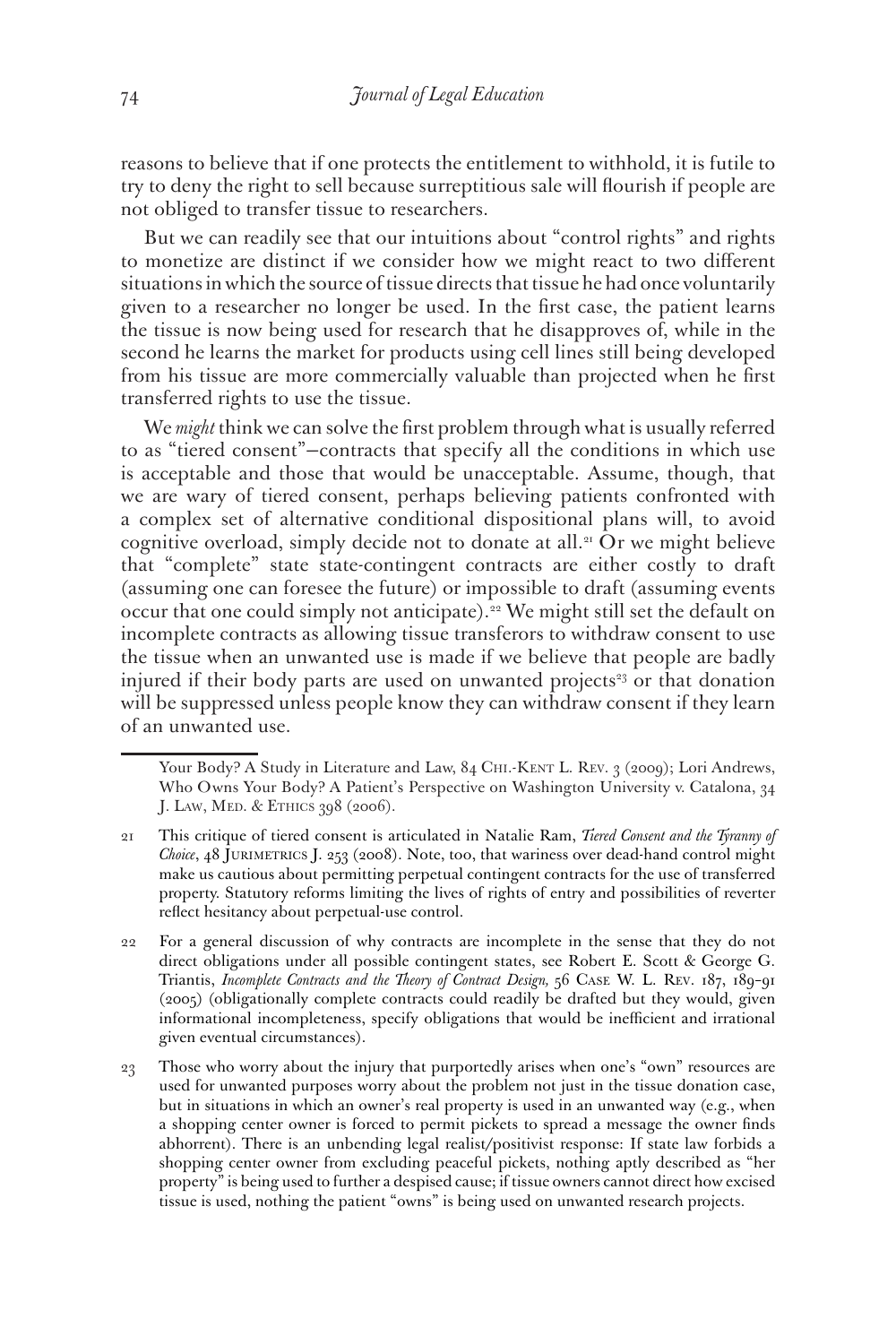We may well, though, believe that even if we can sell tissue in the first instance, we should be forbidden (certainly absent explicit contractual terms to the contrary) from withdrawing consent once the transferee is using the tissue in ways that are more economically valuable than anticipated as a prelude to renegotiating the sales price. The person who withdraws consent once he knows that he can, if allowed to renegotiate, charge the transferee up to the point where incremental production profits disappear creates familiar problems of *ex post* opportunism: He is no different than a host country that induces, say, investment in immovable power-generating infrastructure on the promise that the investor will be able to charge enough for power to cover both incremental production costs and the fixed cost of initial investment and then renegotiates to lower the amount that can be charged to the point that it merely more than covers incremental costs. The Big Pharma company invests in product development expecting to cover both development costs and incremental production costs, but if it is deprived, *ex post*, of a resource it needs to continue production, it can be induced to accept payment that permits it to earn a profit going forward but covers none of its past investments; the opportunistic seller of the scarce resource will capture the quasi-rents. And if such opportunism becomes widespread, without legal redress or informal norms that preclude it, of course, transferees simply will stop making projectspecific sunk-cost investments.

Again, from the vantage of "centrist policy analysts," we "reward" Moore like anyone else who might withhold something of use to others—not because he has a pre-political claim to the benefit he seeks or because he "deserves" a reward. (Even if one believed that distributive claims should be at least partly merit- or desert-based, it is certainly not easy to defend the claim that Moore deserves to have tissue that is atypically valuable in the production of cell lines.)<sup>24</sup> We do so because doing so redounds to the benefit of those who seek the products the tissue helps to create. And, of course, once one recognizes that it is sensible to consider not just the parties directly disputing the proper rule but the interests of nonparties in resolving the dispute, the capacity of those students who merely seek to "side with the subordinated" to pick the right answer diminishes as well. Even if Moore is less privileged than the doctors or Big Pharma shareholders,<sup>25</sup> the *most* subordinated people with an interest in the case may be the patients seeking the drugs that might be developed from the cell line.

Imagine that we are in a world in which certain (concededly unrealistic) conditions obtain. (1) We are certain that Moore and those similarly situated bear no incremental costs if their tissue is used: The tissue will be excised in any

<sup>24</sup> There are innumerable arguments about the propriety of basing distributive claims on unmerited "virtues" or on any other aspect of "luck." A reasonable summary of the relevant literatures can be found in Carl Knight, *Distributive Luck*, 31 S. Afr. J. Phil. 541 (2013).

<sup>25</sup> This is itself a complicated proposition once we recognize that Moore is something of a "privileged" monopolist here by virtue of possessing cells that are uniquely valuable to others.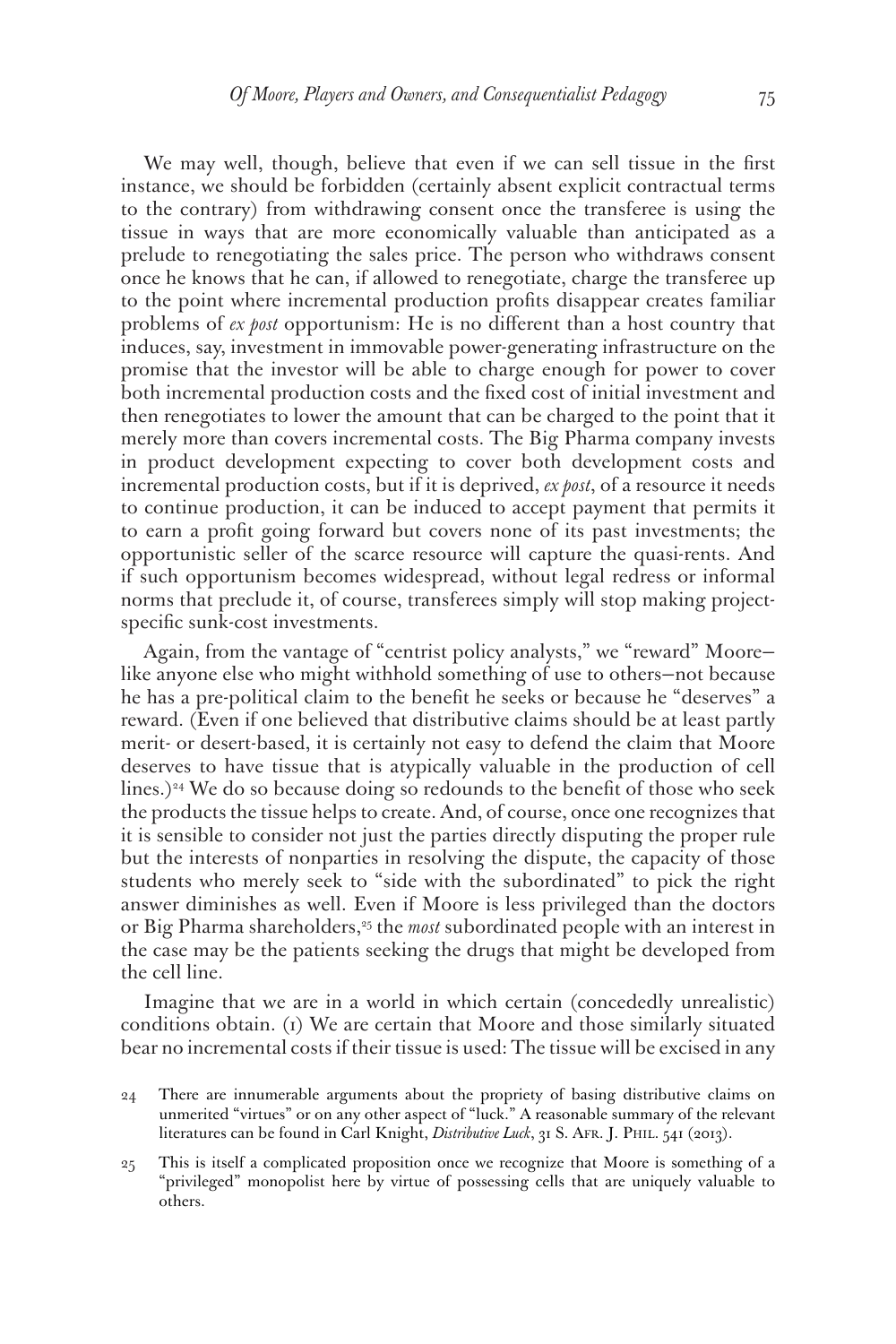case during nonelective surgery, and they bear no psychic costs knowing it will be used by researchers. (2) IP rights for the cell line developer are so flexible and individualized that the innovator receives no more (whether through, for example, patent-based monopoly profits or prize) than is needed to encourage innovation investments whose expected benefit exceeds cost.

If we set a single price for Moore's tissue, that ideal price, of course, is zero. The reason he might be able to charge Golde (his doctor) a positive price is that he is (to some extent) a monopolist.<sup>26</sup> But if Moore is allowed to sell his cells, raising the *possibility* that the price will be set above zero, each of the following bad outcomes is reasonably plausible, if by no means certain:

- First, assume that Golde is the only possible buyer for the tissue, perhaps because the tissue must be used almost immediately after surgery to develop a cell line. Moore, having no real idea what Golde's reservation price is, insists on a price above Golde's actual reservation price. Moore is an imperfect price-discriminating monopolist. No deal is consummated. This is inefficient in the two distinct ways we typically associate with the perils of monopoly pricing, the second of which may seem more socially significant. First, a potentially Pareto superior deal, one that would make both Golde and Moore better off, is not made. Any deal in which Moore receives more than zero for his cells would in fact make him better off. Second, Golde may substitute a process that utilizes more real resources to meet his needs for the (superior, less costly) process utilizing Moore's tissue, recognizing that while employing Moore's tissue would employ less-costly-to-produce resources (the production cost, once again, is zero), his tissue is nonetheless *priced* higher.<sup>27</sup>
- Assume instead that Moore hires third-party negotiators who help him strike a deal with Golde. Perhaps Moore is willing to sell for a price that, while positive, is below Golde's reservation price. We would need to set
- 26 It is likely the case that Moore's cells are not *unique*; other patients with hairy cell leukemia likely have tissue useful in cell line development. But the disease is pretty rare. The incidence is about 600–800 a year in the United States, according to the Rare Disease Database, so any oncologist capable of using the tissue to develop cell lines is unlikely to find multiple patients who could provide him equally valuable tissue and then run a reverse (aka procurement) auction in which the price would tend toward zero. *See Rare Disease Database: Hairy Cell Leukemia*, National Organization for Rare Diseases, https://rarediseases.org/ rare-diseases/hairy-cell-leukemia/#:~:text=Hairy%20cell%20leukemia%20is%20a,years%20 of%20age%20or%20older (last visited Dec. 30, 2021).
- 27 The standard IP fable here from the tangible asset world that we use is the tale of a bridge with a high fixed cost of production (parallel to, say, the cost of producing a recorded song) but no incremental cost to cross/consume (parallel to the zero cost of distributing an extra digital copy of the song.) If we charge a toll that is set above incremental cost, some consumers might take a socially wasteful looping route to avoid the bridge, wasting time, gas, etc. In the IP world, we need some mechanism to induce an asset's creator to make fixed cost investments; that's not a problem for Moore. Golde might substitute less efficacious (but more cheaply available) tissue or try to develop therapeutic products through resourcecostly (but cheaper priced) synthetics.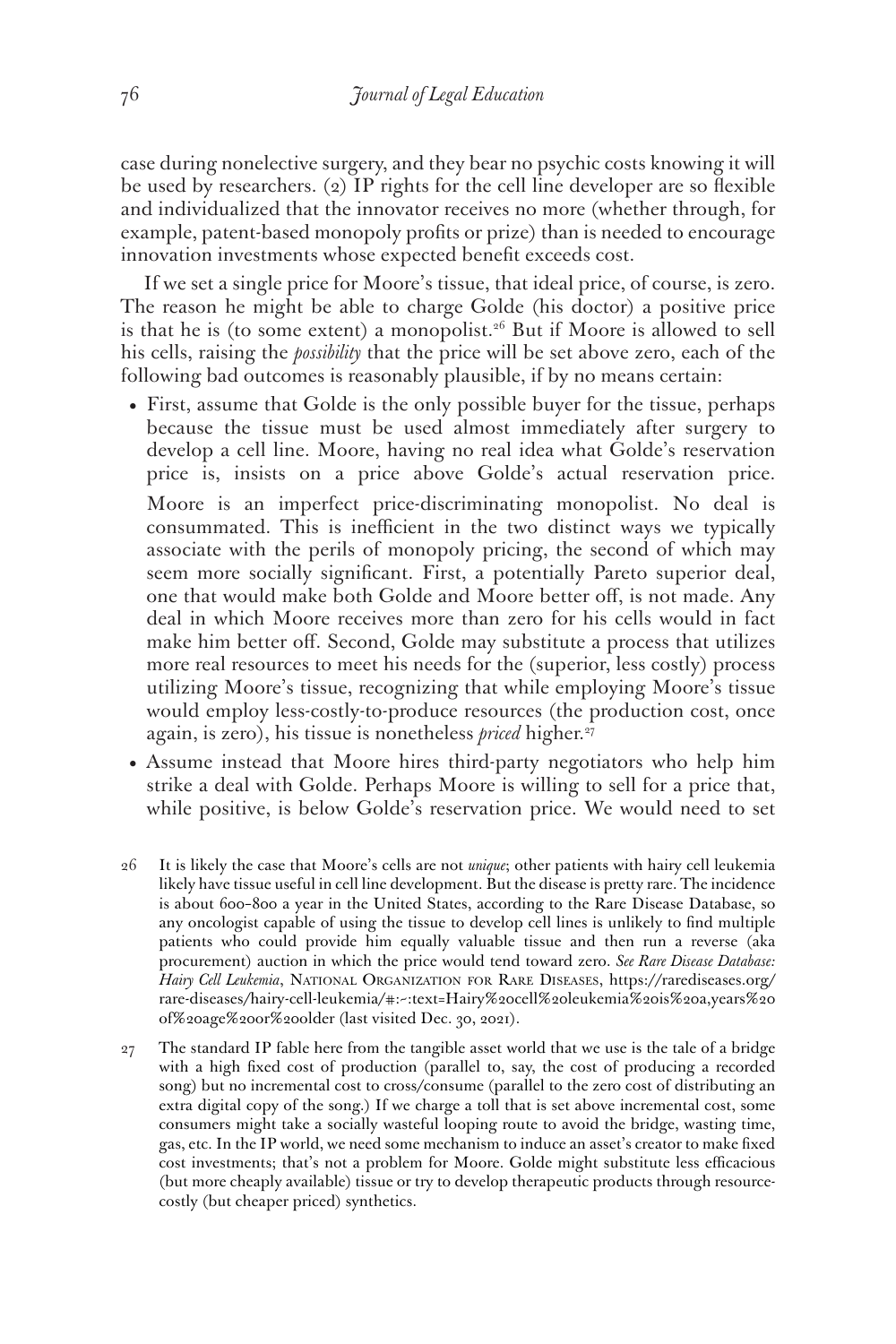the prize (or patent protection level) for the *invention* (the cell line, not the tissue used in developing it<sup>28</sup>) at a point above that we would set it at if Golde received the tissue free of charge. Consumers or taxpayers could bear the cost of permitting Moore, and not Golde or Big Pharma, to sell, and consumers might be induced to substitute higher-cost but lower-priced products for those made with Moore's tissue.

• Assume instead that multiple researchers could use the tissue to develop cell lines, and still others could use it for research on the disease or other biological processes. Since *either* Golde or Moore will have control over the tissue in the first instance, the question is whether Golde or Moore is more likely to be an effective price discriminator, providing tissue to each wouldbe user at that user's reservation price. Golde is likely both to be much better positioned to locate other possible users than Moore would be, and more likely to understand which users would pay more to use the tissue. Again, absent perfect price discrimination, the "resource" (Moore's tissue) will be underutilized; it seems likely that Golde as "owner" could pricediscriminate better, preventing the relevant social harm (underutilization of a resource useful in promoting health-increasing research).

The actual controversy would surely be even harder to analyze: Some potential tissue transferors might require compensation to induce them to endure the physical or psychological costs associated with transferring tissue. Or some transferors might fail to consummate transfers if uncompensated not because transfer entailed a cost, but because they thought they were being treated unfairly if they received nothing for an object they once possessed that others valued.29 Were either of these true, setting the price at zero (by removing the power to sell) would lead to underprovision. Furthermore, it might be hard to protect a donor's normatively desirable capacity to direct the types of uses made of her cells without facilitating surreptitious sales. If that is the case, a no-sale regime is merely theoretical.

I have no strong intuitions or empirically warranted beliefs that would suggest that giving tissue transferors sales rights would lead to inefficiently low levels of tissue use, although generally defensible hesitations about monopoly sellers suggest we should be wary of creating a monopoly here. Nor, on the other hand, am I confident that the theoretically credible inefficiencies would be eliminated in practice or that some would be *created* by a no-sale regime. But I suggest that to the degree to which we have no faith in any of the empirical

- 28 The patentability of the cell line of course depends on the fact that the tissue (a natural product) is *not* the cell line, that the cell line is developed as a result of separable inventive labor.
- 29 Responders in ultimatum games often reject offers that plainly make them financially better off than they would be if they turn down the offer because they believe the proposer's offer diverging far from what is perceived in many situations as the socially appropriate 50/50 split—is unfair. For a summary of some of the literature on how different responders react to distinct sorts of "unfair" splits, see Hessel Oosterbeek et al., *Cultural Differences in Ultimatum*  Game Experiments: Evidence from a Meta-Analysis, 7 EXPERIMENTAL ECON. 171 (2004).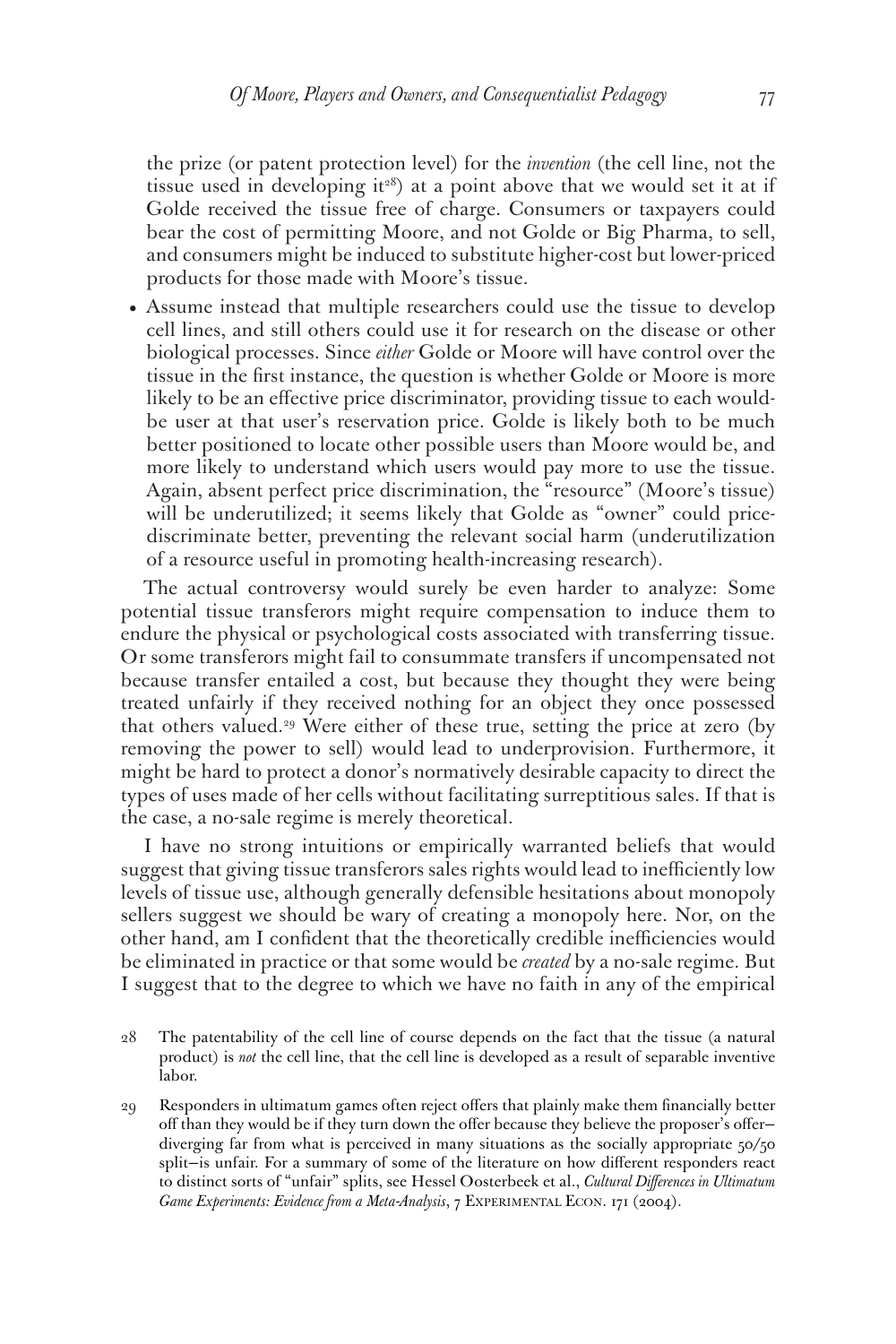hunches, there may be nothing much useful to say about the propriety of granting patients the right to sell tissue. And again, literally none of the 1500 or so Property students I've taught the case to have spontaneously raised these questions or analyzed the case this way.

## **III. The Fans' Interest in the Battle Over Freer Player Movement**

I have never taught a sports law course, but I am an unreasonably obsessed sports fan, and the discussions I have heard among fans and commentators about the battles between owners and players seeking a higher portion of their monopoly rents as athletes with intrinsically scarce talents<sup>30</sup> often significantly echo the discussions my property students engage in when responding to *Moore*.

However, while the symbolic responses to *Moore* are uniformly favorable to the patient, that is not so true here. No students in my property class treat the putative monopoly seller in *Moore* with the same sort of resentment, contempt, and anger with which a subset of fans treats the monopoly seller players.<sup>31</sup> Perhaps the most common derisive symbolic argument is that players do something fundamentally trivial—compared, say, with teaching or nursing and their salaries oughtn't dwarf those of folks doing "important" stuff.32 At any rate, survey data over the past quarter-century shows fans are fairly evenly split between pro-player and pro-owner attitudes during labor disputes.

- 30 Players seek not only higher financial compensation when they try to establish institutions guaranteeing greater freedom of movement and a concomitant decline in each owner's monopsony power, but also greater control over where they work and whom they work for and with. There is some parallel to the arguments over patients' rights over tissue: Patients seek not just more money, but more control over how "their" tissue is employed.
- 31 One hears a variety of symbolic anti-player diatribes: Players are getting to do something they love and should be grateful to get well-paid, let alone absurdly well-paid; paying young players a fortune just leads them to recklessly waste money or ruin their lives; it's insulting to expect fans struggling financially to empathize and root for people whose material lives don't resemble their own in any fashion.
- 32 The standard casual counterargument among the "don't-reward-the-trivial" argument is that we show what we *really* value not by our pious pronouncements but by how we spend our money, and if we choose to spend more to see sports stars than to pay teachers that shows how much we "really" value sports. The standard counterargument among economists, though, would be that we indeed value education more than sports, both in the aggregate (compare educational expenditures in the country—7.3% of GDP—with the \$56 billion-a-year expenditures on attending sporting events, less than 0.3% of GDP) and at the individual level (about a quarter of educational expenditures in the United States are privately borne, and many families spend tens of thousands of dollars a year on college education for their kids, while almost no one spends that much on sports). Star athletes make so much because of the scope of production; a high school teacher might teach a few hundred students at most, while the small number of star athletes can earn a bit from millions of people who value their star-level performance. If all teaching were done through mass online lectures, it might become the case that the superstar teachers (were some perceived to be superstars) would also be very rich.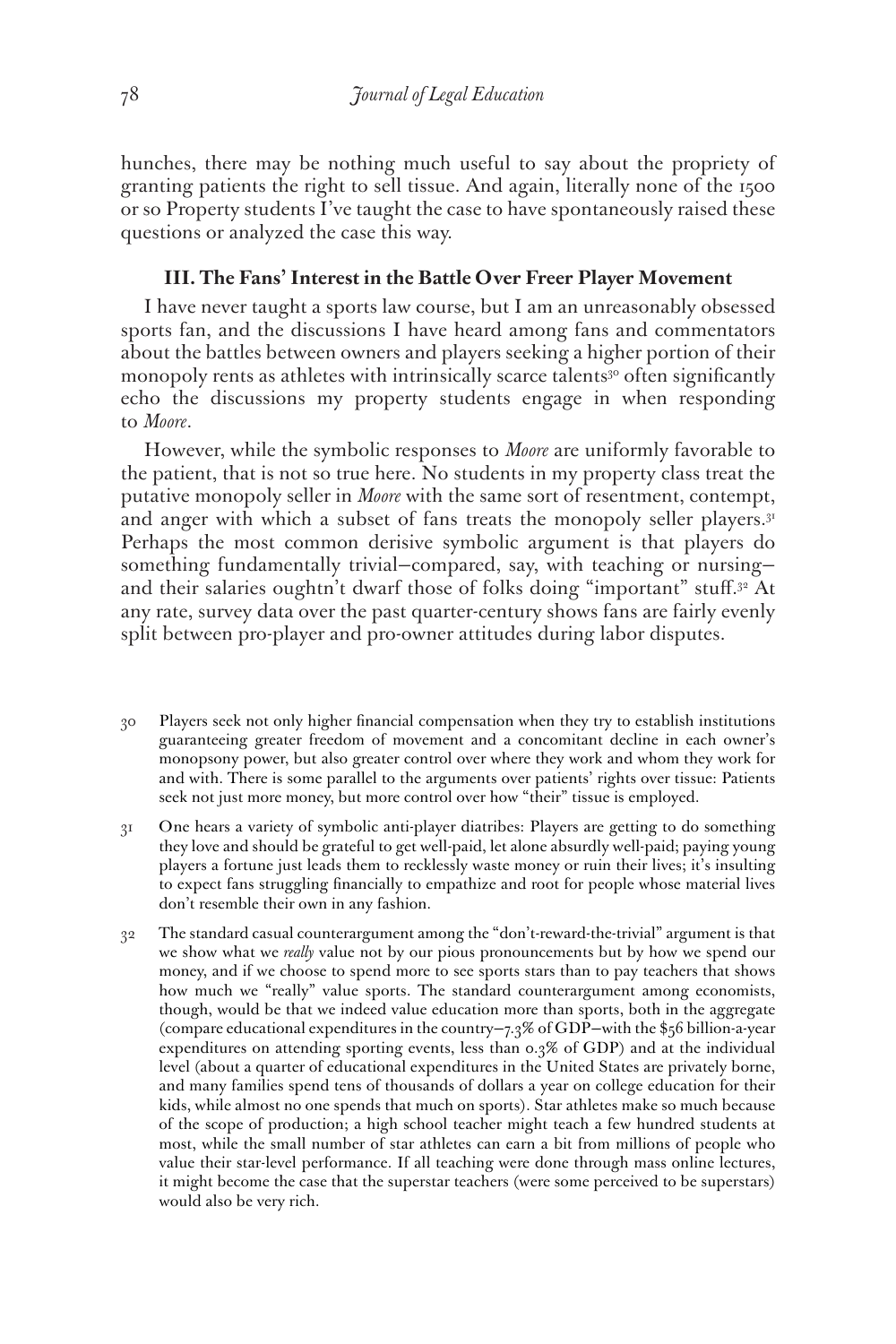And, of course, while the absence of economic incentives would likely have little impact on the decisions of potential tissue transferors undergoing nonelective surgery, both aggregate labor supply (number of years played) and training-sensitive labor quality will likely be positively affected (to an uncertain extent) by higher salaries.33 This is true even though it is also fairly clear that players typically receive salaries in excess of their reservation prices to provide their services.34

Still, it is common to hear arguments both for and against the players that are at core claims that simply permit people to perform their symbolic commitments. This is true for the anti-player arguments (e.g., Why do we pay "mere" entertainers so much more than we pay heroic service providers?). And it is also true for the pro-player arguments, which almost precisely mirror the arguments made for the would-be tissue sellers when discussing *Moore*: The players have a natural quasi-libertarian right to sell their labor for whatever buyers will pay,35 and they are, at least compared with the hyperprivileged older white guys who own virtually all major sports teams,<sup>36</sup> the subordinated and exploited.

- 33 It is particularly difficult to measure the impact of economic incentives on players who play in sports with discrete seasons. But where players can readily vary labor supply and where quality is observable, some argue that there is good evidence that economic incentives do affect performance: Professional golfers are arguably more likely to enter tournaments (supply labor) and play better (improve labor quality) where prizes for finishing among the best performers increase. *See* Ronald G. Ehrenberg & Michael L. Bognanno, *Do Tournaments Have Incentive Effects?* 98 J. POL. ECON. 1307 (1990). Note, though, that these findings are rejected in Jonathan M. Orzsag, *A new look at incentives effects and golf tournaments*, 46 ECON. LETT. 77 (1994).
- 34 Few athletes (with the possible exception of some late-career, declining onetime stars who might get highly paid as broadcasters) could make the claim that some of us rent-earning law profs could reasonably make that lower salaries would cause them not to substitute leisure for athletic (law prof) work but to shift to a higher-paid nonathletic (law firm) job, a distinct form of labor misallocation.
- 35 Those who emphasize the libertarian "rights" of the players to sell to the highest bidder ignore the degree to which libertarians would disdain the use of antitrust law to forbid owners from contracting with one another to create a league with rules about how teams competed with one another, most particularly so long as the "league" was neither a natural monopoly, nor took illegitimate steps to squelch the formation of competitor leagues. For some typical discussions that cropped up as players were attacking mobility and salary restrictions across sports, focusing on the question of whether teams should be viewed as colluding competitors for purposes of antitrust law or as forming a league which is a single entity, subject to antitrust scrutiny, compare Myron C. Grauer, *Recognition of the National Football League as a Single Entity Under Section 1 of the Sherman Act: Implications of the Consumer Welfare Model*, 82 Mich. L. Rev. 1 (1983) (endorsing the single entity antitrust analysis) with M. Blecher & H.F. Daniels, *Professional Sports and the Single Entity Defense under Section One of the Sherman Act*, 4 WHITTIER L. REV.  $217$  ( $1982$ ) (rejecting the view).
- 36 Three of the thirty teams in the NBA are dominantly owned by people of non-European descent (Michael Jordan, Hornets; Joseph Tsai, Nets; and Vivek Ranadive, Kings). Five are owned by women. Four of the women (Jeanie Buss, Lakers; Gayle Benson, Pelicans; Jody Allen, Trail Blazers; Gail Miller, Jazz) inherited ownership from a male relative.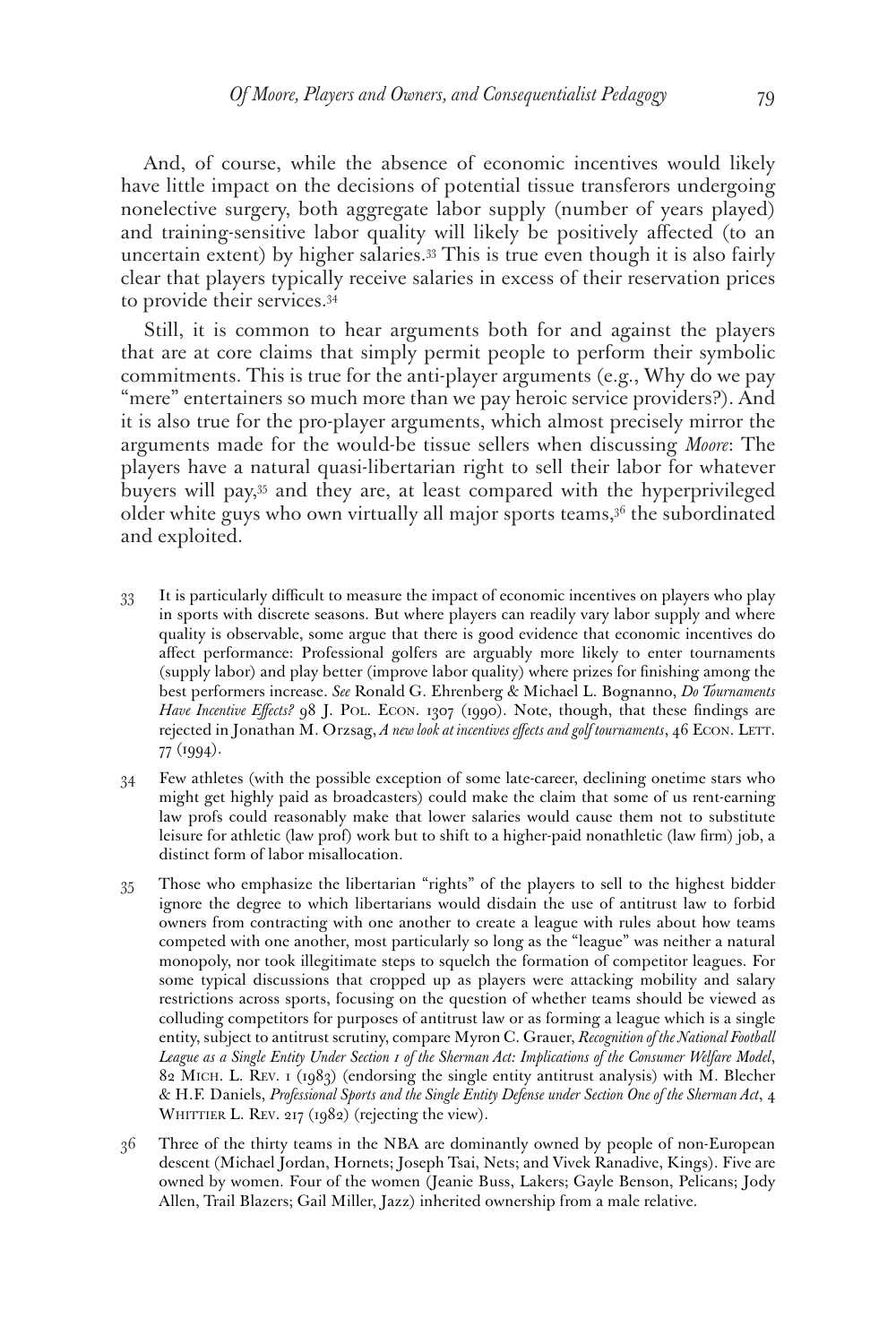Once again, the focus on manifesting strong symbolic commitment to a simple single principle seems the wrong way to go, though normative conflicts and empirical uncertainty stymie our search for clear answers once one asks more relevant questions. I hope that what I call the policy-analytic questions are more commonly asked in this domain, and that urging students to acknowledge their significance here is a useful step toward making them see their importance in domains where they are more typically ignored.

 Assume that we have been asked to examine player-friendly institutional structures that facilitate players in receiving their rents—the abolition of player drafts (which prohibit players entering a league from selling their services to any team), freer player movement from team to team,<sup>37</sup> abolition of (NFLstyle hard or NBA-style soft) salary caps or (MLB-style) luxury taxes levied on salaries above a threshold, all of which dampen bidding for players. The critical point for the policy analyst is that we need to examine them with our strongest focus on which institutions redound to the benefit of fans, who are buying the services.38

We will confront uncertainty, not only about the factual impacts of the more player-friendly institutions but about what "the fans'" goals really are, because different fans seek different outcomes, for distinct reasons and with different degrees of intensity. Not only will we not know precisely how each fan evaluates each potential outcome; we do not have an uncontroversial way of summing distinct preferences. Constructing a social welfare function is *always* tricky, but the problem is far harder in this case than in *Moore*, since the goals of therapeutics-seeking consumers are less likely to diverge.

Fans will conclude that owners better represent their own interests if they believe that higher salaries will lead to higher ticket prices. But, at least on first inspection, the intuition that ticket prices are sensitive to labor costs seems to rely on a model of the simple dynamics of competitive markets that is simply inapplicable: In a competitive market, long-run prices cannot remain above costs (including "normal" profits) lest entrants come in to offer the product at a lower, but still profitable, price. In such markets, increases in input costs will indeed drive prices up. But, of course, there are, at best, very weak substitutes for the product that teams offer their fans. Thus, the price-setting owners are more or less immune to competition from price-affecting entrants. We would expect, instead, that owners would charge ticket prices that maximized

<sup>37</sup> Note that players could in theory be *permitted* to move but bear a financial penalty (a quasitax on mobility) for doing so.

<sup>38</sup> Fans should be asking themselves not which party they think is more heroic, subordinated, or morally entitled but which one seeks institutional arrangements that better serve the fans' interests. Similarly, the most significant question we should ask in analyzing *Moore* is which legal rule is likely to allocate tissue efficiently to produce valued medical advances for patients. The consequentialist analysis gets even more complicated if we assess the impact of alternative arrangements on taxpayers in the cities in which teams play, service workers employed by the team and at subsidiary support establishments, etc.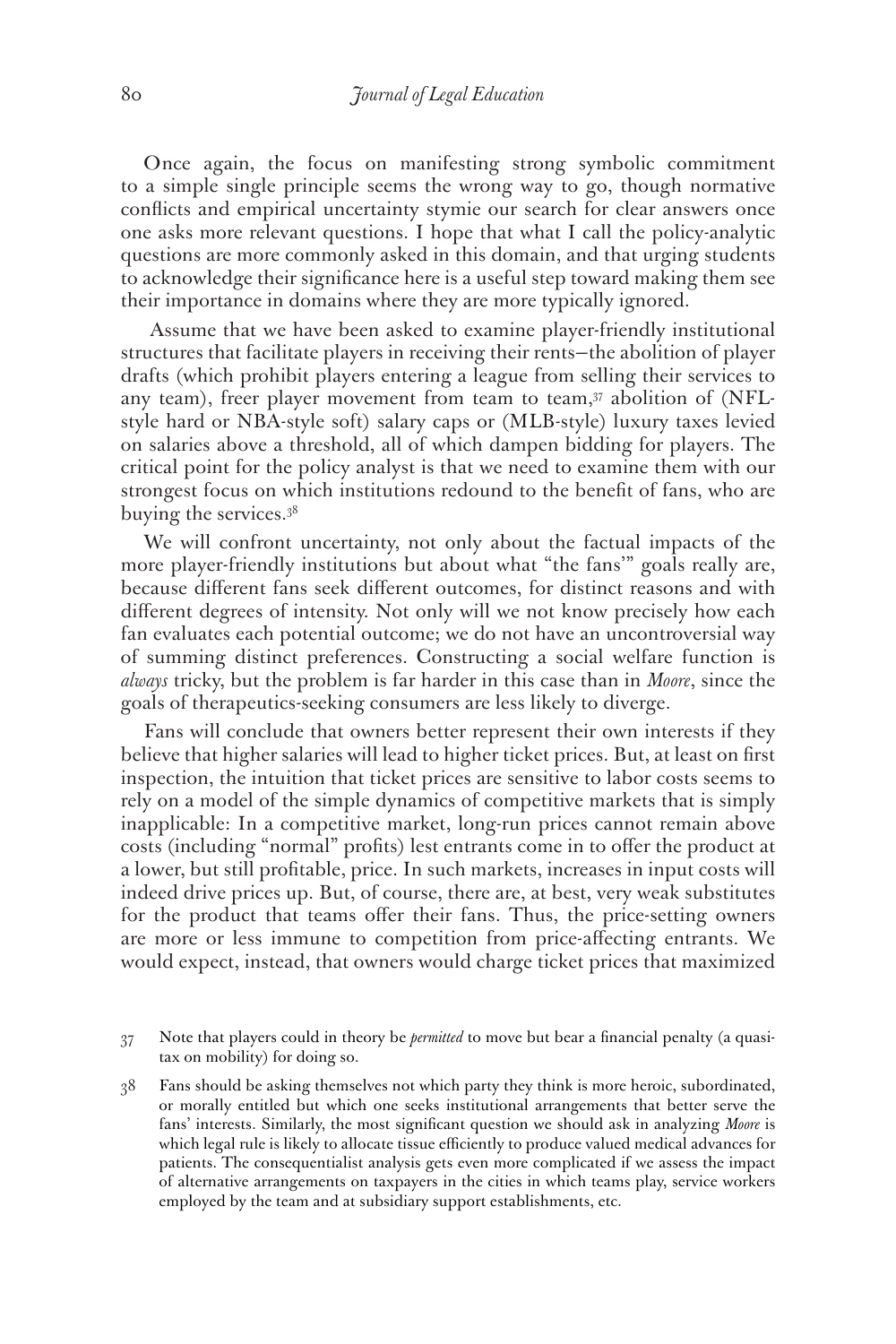revenue without any regard to the costs they bore, at least if revenue did not change when costs changed.39

But ascertaining the team's profit-maximizing ticket pricing strategy is far from easy. The teams themselves price tickets far below the price that scalpers and other market-clearing sellers charge, seemingly leaving a good deal of revenue on the table to be earned by these secondary market sellers. This has generated a great deal of quite varied commentary by economists, little of which seems wholly convincing. Still, many of the explanations of the persistence of submarket-clearing prices do nothing to shake the intuition that shifting labor costs will have no impact on ticket prices.<sup>40</sup>

A few, though, might. One might believe, first, that teams depend on fairly broad-based support among fans who could not pay market-clearing prices. They might do so both because mass support in municipal votes is important if the teams are to receive the substantial public subsidies they often receive<sup>41</sup> and because the teams worry that "average fans" who have little or no chance of getting to see games live will lose interest in the team in ways that ultimately hurt the team. One might further believe that the ticket price that will keep "average fans" engaged and willing to go to the stadium is set in some part by expectations about what a "fair price" is, $42$  expectations

- 39 That assumption is likely unrealistic: Costs and revenue are not independent, and owners would be expected to maximize the surplus of revenue over costs. If spending hikes increased revenue, because, for instance, fans would pay more for tickets when a team wins more and spending more leads to a greater probability of winning, it might be rational to spend more, but it also might be beneficial in some circumstances to make revenue-reducing decisions that cut costs.
- 40 Among the explanations for the persistence of submarket-clearing ticket-face prices and scalping that in no way imply a connection between lower labor costs and lower ticket prices are the following: 1. Teams are more interested in pursuing sellouts to generate excitement and TV contracts than in maximizing revenue from first-order ticket sales. 2. Similarly, secondary sellers might be more risk-tolerant than the team owners, willing to buy up tickets early from risk-averse team owners and take a chance that near-to-game demand rises rather than falls. 3. Secondary sellers might have more information about the reservation prices of a subset of high reservation price buyers than the teams have. 4. Game prices may be set to attract long-term loyal season ticket holders, stabilizing team revenue. 5. The perception by consumers/fans that there is excess demand for a product at Time One stimulates demand for the product at Time Two. For good nontechnical summaries of the range of theories, see Alan B. Krueger, *Economic Scene; Seven lessons about Super Bowl ticket prices*, N.Y. Times (Feb. 1, 2001), https://www.nytimes.com/2001/02/01/business/economic-scene-seven-lessonsabout-super-bowl-ticket-prices.html; Paul Krugman, *Thinking Outside the Box Office: Ticket*  scalping and the future of capitalism, SLATE (May 13, 1999), https://slate.com/business/1999/05/ thinking-outside-the-box-office.html. A more technical summary can be found in Craig A. Depken, Another look at anti-scalping laws: Theory and evidence, 130 PUB. CHOICE 55 (2006).
- 41 *See* Philip K. Porter & Christopher R. Thomas, *Public Subsidies and the Location and Policy of Sports*, 76 So. Econ. J. 693 (2010) (arguing that non-market-clearing ticket prices are significantly motivated by the desire to appeal to less wealthy voters whose support for subsidies is needed by owners).
- 42 There is a rich literature—in economics and marketing—showing that consumer behavior is sensitive to the perceived fairness of prices. For classic expositions, see Daniel Kahneman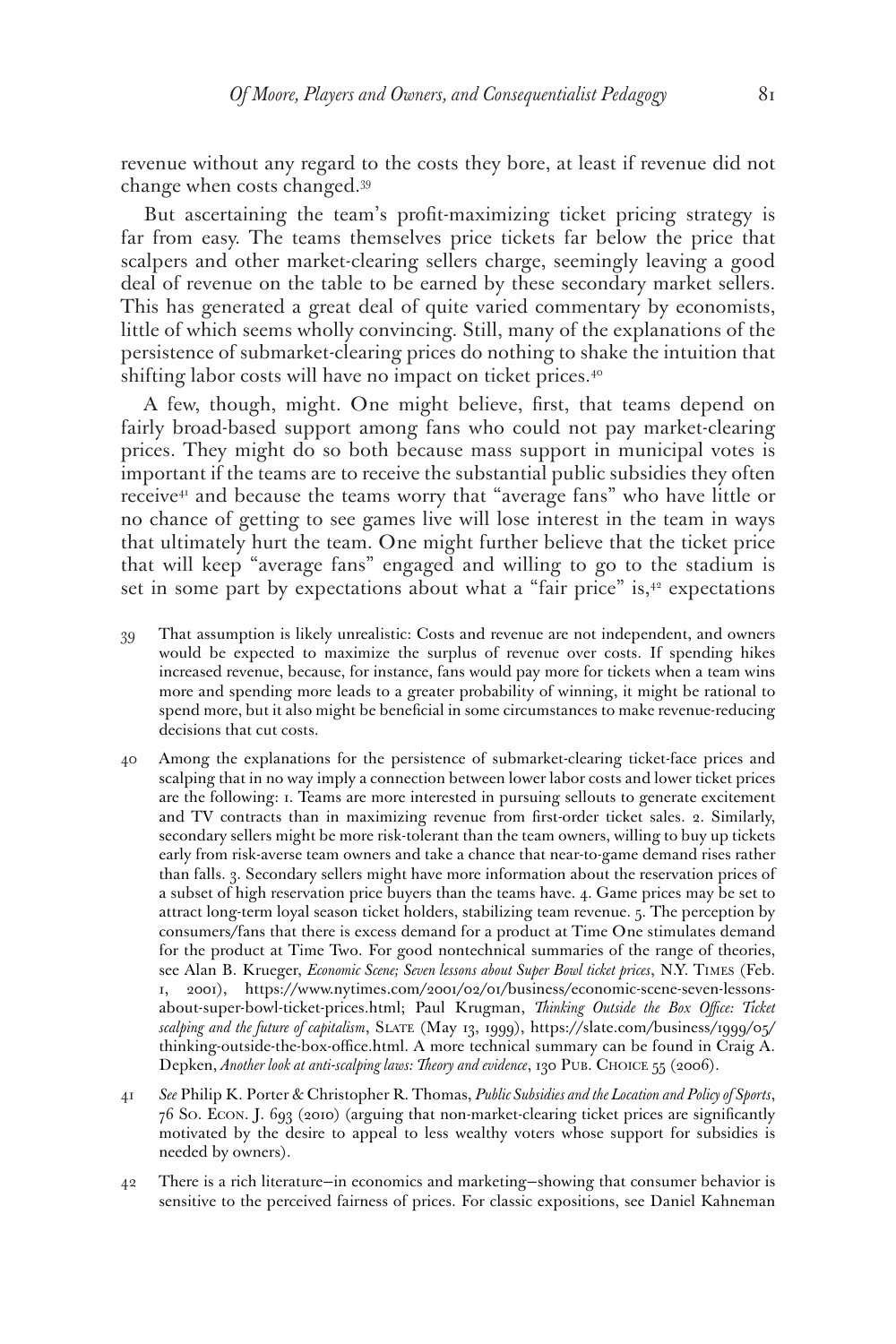that may well be sensitive to the costs the "average fan" believes the team is bearing. So if "average fans" recognize that teams are spending more, likely to remain competitive, they would better tolerate increasing ticket prices. But if the owners' monopsony power diminished the need to spend to remain competitive, fans would resist and resent higher prices, and the owners would be reluctant, knowing of that resentment, to raise them.<sup>43</sup>

Determining what institutions help "fans" can be difficult—not only because of empirical uncertainty about each rule's impact, but because fans' interests are heterogeneous, and there are no institutional reforms that are Pareto superior. The question of whether player-favorable rules help "competitive balance" is complex in just this way.

Partly, of course, we face the typical empirical research questions: What impact, if any, does changing X rule (the input) have on the output Y? Figuring this out is difficult enough even if the output Y is well-defined, but the relevant output here ("competitive balance") is extraordinarily poorly defined.44 There are a number of quite distinct conventional measures: A league could be defined as more "balanced" if season records were more compressed (lower standard deviation of wins); $45$  if the average margin of victory per game

et al., *Fairness as a Constraint on Profit-Seeking: Entitlements in the Market*, 76 Am. Econ. Rev. 728 (1986) (finding that buyers believe raising prices is fair when costs rise but not simply when demand rises); Margaret C. Campbell, *Perceptions of Price Unfairness: Antecedents and Consequences*, 36 J. Mark. Res. 281 (1999) (if consumers infer "bad" motive for a price increase—a design to increase relative profit—they will lower shopping intentions). Among pieces that find that consumers find prices more fair when justified by supplier cost concerns, see Joel E. Urbany et al., *All's not fair in pricing: An initial look at the dual entitlement principle*, 1 MARKETING LETTERS 17 (1989) (ATM fee with cost justification fairer than one without).

<sup>43</sup> The *empirical* evidence on whether salary cost increases cause price increases is thin and, in my view, mostly off point: It typically focuses on whether a team's payroll increases are associated with short-term increased prices for that team. *See, e.g.*, Nate Silver, *Lies, Damned Lies: Ticket Prices vs. Player Salaries*, Baseball Prospectus (Apr. 30, 2003), https:/www.baseballprospectus. com/news/article/1844/lies-damned-lies-ticket-prices-vs-player-salaries. One could readily overestimate the straightforward impact of rising costs: Assume that payroll bumps typically precede ticket price increases. Teams that increase payroll may charge more in preseason price-setting because they expect to win more, thus boosting demand for tickets. It could also underestimate the impact: many fans' perceptions of team costs (and their concomitant views of "fair prices") may be more sensitive to the overall perception that salaries in the sport have risen generally than they are sensitive to team-by-team variations in payroll. Furthermore, empirical studies relying on longitudinal data on industrywide ticket price changes during periods of rising labor costs are very difficult to interpret, since labor costs rose at the same time as disposable income, particularly disposable income of high-income buyers likely to drive demand for tickets.

<sup>44</sup> For discussions of alternative conceptions of competitive balance, see, e.g., Roger Noll, *Professional Basketball: Economic and Business perspective*, *in* The Business Of Professional Sports 18, 39–40 (Paul D. Staudohar & James A. Mangan eds., 1991); Allen R. Sanderson & John J. Siegfried, *Thinking About Competitive Balance*, 4 J. Sports Econ. 255 (2003); James Quirk & RODNEY D. FORT, PAY DIRT: THE BUSINESS OF PROFESSIONAL SPORTS TEAMS 240-50 (1992).

<sup>45</sup> This might be valued by fans if they stayed more engaged when for more of the year the team they root for had a reasonable chance of getting to postseason playoffs. For a typical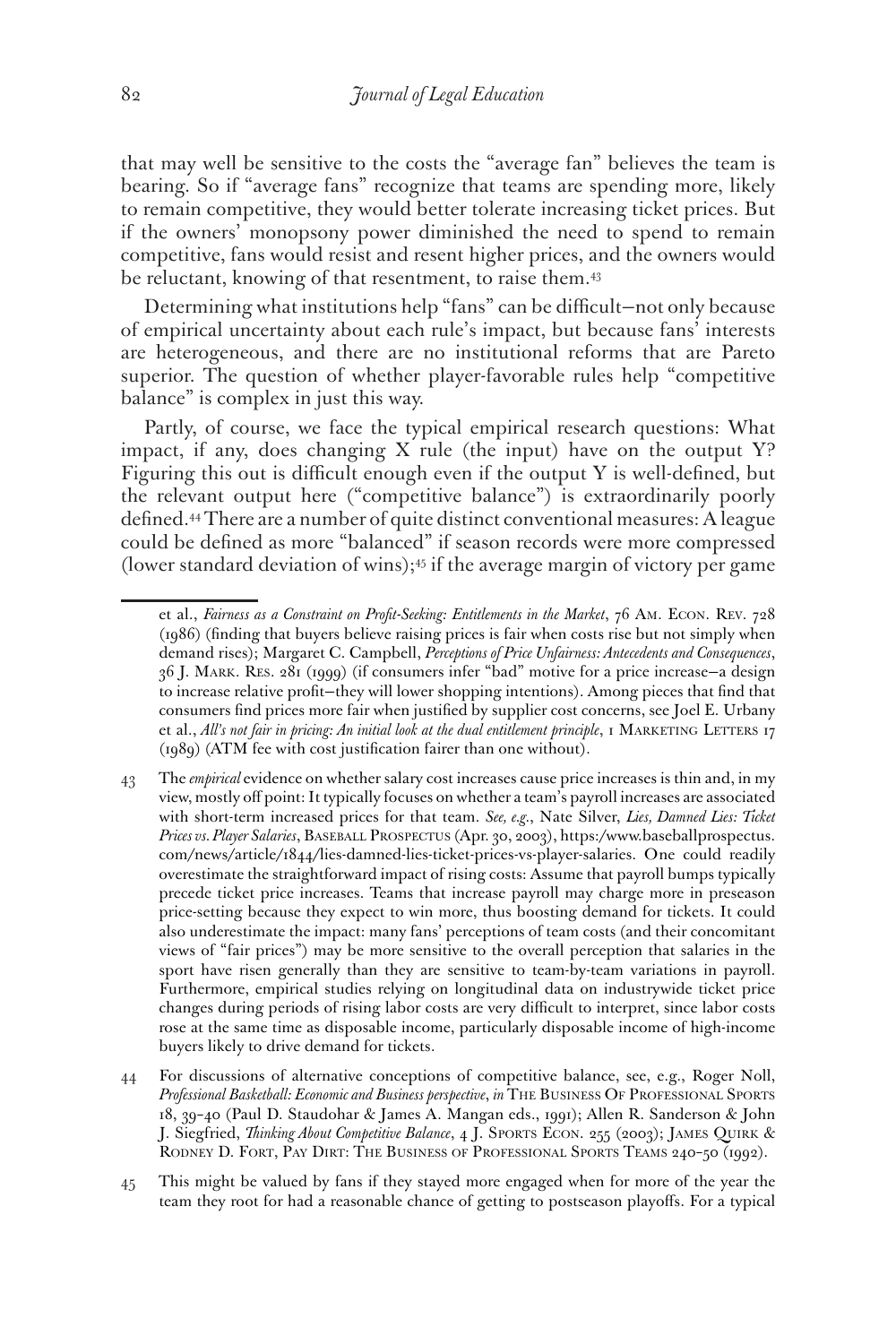decreased;46 if there were a decreased probability at the beginning of the season that an identifiable team (or small number of teams) would make the playoffs/ advance in the playoffs/win a championship;<sup>47</sup> if it were likelier that a team that was successful (unsuccessful) in year 1 would be unsuccessful (successful) in subsequent years.48

It is also plausible that the most intensely interested fans have a stillmore-complicated understanding of what free-player movement does to competition. In this view, the problem is that fans of teams in unattractive markets face a disheartening experience that both fans of these teams and high-intensity sports fans more generally code as unfair in a high freemovement regime: Their teams have a very narrow window of opportunity<sup>49</sup> to be successful, and that success requires near-perfect luck and decisionmaking while the "glamour" free-agent destination teams have many more windows of opportunity and the capacity to survive both bad decisions and some periods of bad luck. Championship contention-level NBA success is extremely dependent on superstar-caliber players; only one player earning a superstar salary (top thirty in the league) or earning All-NBA honors in the previous season has signed with or demanded to be traded to one of the ten lowest franchise value teams *in this century,* while the list of players who have left those ten franchises through free agency or trade demands is substantial.<sup>50</sup> On

discussion focused on dispersion of win/loss percentages, see Pay Dirt, *supra* note 44, at 244–55; Noll, *supra* note 44, at 18, 40.

<sup>46</sup> This might be valued by fans if it were more entertaining to see more competitive games where the outcome is in more doubt from beginning to end.

<sup>47</sup> This might be valued by fans of both the good teams—who would want to think their team's triumph was not a foregone conclusion—and bad teams—who would like to be hopeful during more seasons.

<sup>48</sup> Fans of the sport generally might value turnover or might value seeing the Great Traditional Rivals play one another in championship matchups each year. TV ratings suggest that casual fans (*more* people) prefer repetitive matchups among a small handful of historically successful teams to contests between occasional upstart successes. It is also possible that (many) fans are no less interested in or entertained by leagues that are not competitive in any of these ways, perhaps in part because they discover new forms of competition to focus on (e.g., fantasy teams) or recalibrate their expectations. For an elaborate and thoughtprovoking argument that traditional forms of competitive balance may be of no moment to consumers given the development of substitutes for traditional forms of "balance," see Salil K. Mehra & T. Joel Zuercher, *Striking Out 'Competitive Balance' in Sports, Antitrust, and Intellectual Property*, 21 Berk. Tech. L. J. 1499 (2006).

<sup>49</sup> The window in the NBA is of course far longer than it would be in a pure free-agency regime since players do not become unrestricted free agents until their first non-rookie contract runs out; that generally occurs after they have been on the team that drafted them for eight years, so long as the drafting team chooses to match offers and re-sign a player after his initial (four-year) contract runs out. A team that drafts a superstar always has a few years in which it might build a powerful team around him.

<sup>50</sup> Star players leaving low valued franchises were Pau Gasol and Mike Conley, Memphis; Chris Paul and Anthony Davis, New Orleans; Kemba Walker, Charlotte; LeBron James and Kyrie Irving, Cleveland; Al Horford and Paul Milsap, Atlanta; Carmelo Anthony, Denver.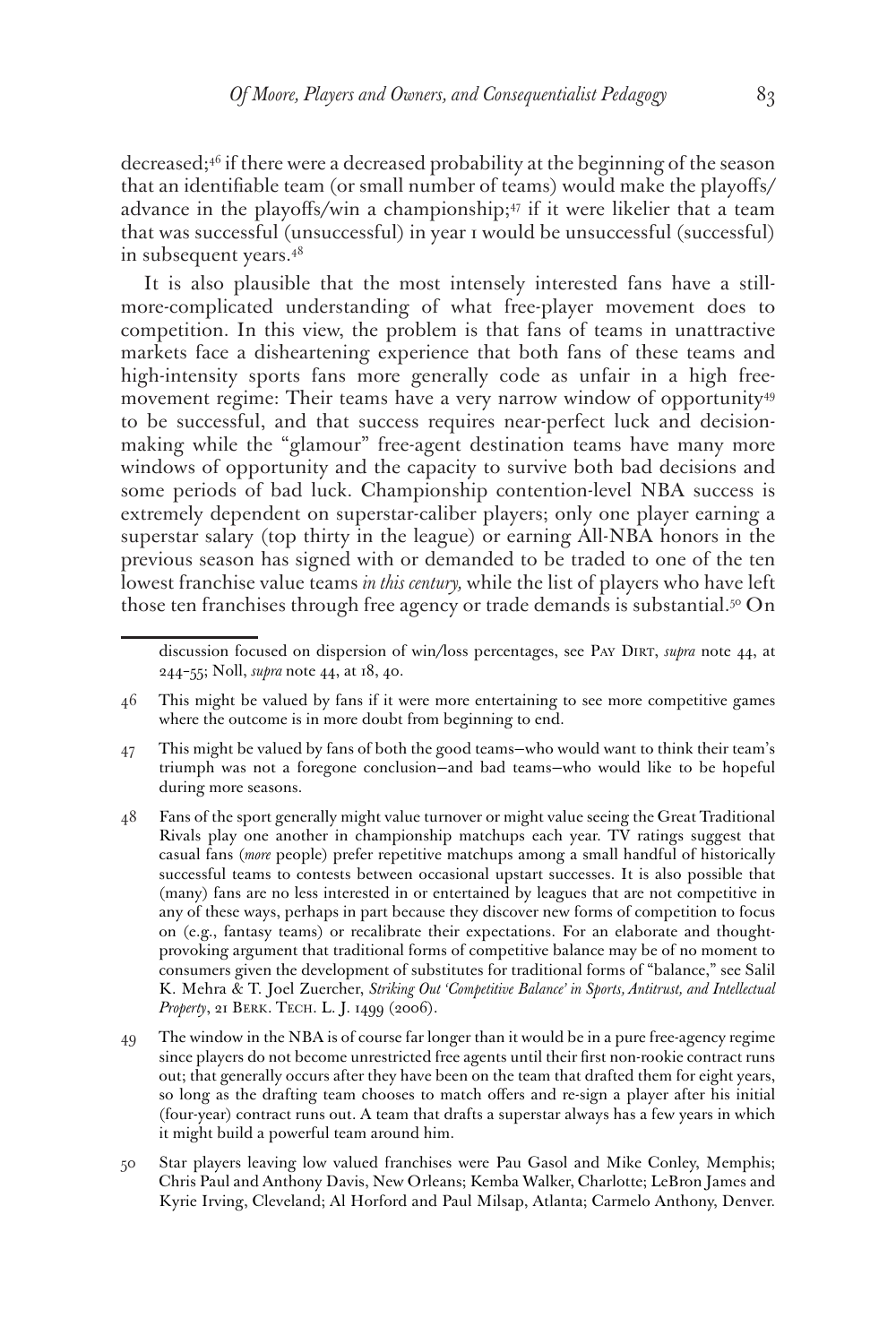the other hand, the truly dismally managed Lakers franchise was rescued by the decision of a superstar (LeBron James) to join the team, attract other star players (like Anthony Davis), and instantly contend.

The opportunities for badly run teams to turn around, and well-run ones that don't collect enough assets to compete for championships during their "window" to decline, are simply radically unevenly distributed. What intense fans likely mean by competitive imbalance is precisely inequality in capacity to succeed at any given level of good management and luck. If this is the "output" we are interested in, though, it is extremely difficult to find an ideal measurable proxy for it, so that attempts to test empirically whether the owners are protecting something valuable in reducing player rights will be inapt.

The *theoretical* argument that competitive balance, *however defined*, will not change if we adopt more player-favorable rules like those permitting free agency is grounded in standard Coase theorem assumptions (first articulated by Simon Rothenberg in the context of professional sports<sup>51</sup> well before Coase had articulated the invariance proposition in his famous article on social costs): Each player would always have gone to the team that valued him most highly anyway, regardless of who owns his monopoly rents, since team owners would have sold or traded players before the advent of free agency to teams that valued them more highly. The theoretical argument does not hold if some owners are win maximizers rather than profit maximizers<sup>52</sup> and/or if owners behave like consumers subject to endowment effects.53 Those who think the Coase theorem applicable note that aggregate player mobility changed little, for instance, after baseball players gained the right to sign with new teams,<sup>54</sup> but I find that is a particularly irrelevant test.<sup>55</sup> The appropriate question is

The list is likely no longer simply because there are very few "superstars" in the league and even fewer of them *ever* played in unattractive markets. The teams in the league's ten least attractive markets have lost every superstar player who has played on the team during this century who is not currently on the team for fewer than eight years. So fans of these teams would rightly despair that unless they manage to make near-perfect moves in the next few years, they will lose all of the current superstars or potential superstars that they now have.

<sup>51</sup> Simon Rottenberg, *The Baseball Players' Labor Market*, 64 J. Pol. Econ. 242, 255–56 (1956).

<sup>52</sup> For a discussion of the distinction in behavior between win-maximizing and profitmaximizing clubs, see Helmut Dietl et al., *Social Welfare in Sports Leagues with Profit-Maximizing and/or Win-Maximizing Clubs*, 76 So. Econ. J. 375 (2009). For their brief summary of the literature that the invariance proposition does not hold if owners are win maximizers, see *id.* at 376.

<sup>53</sup> *See* Mark Kelman, *Consumption Theory, Production Theory, and Ideology in the Coase Theorem*, 52 S. Cal. L. REV. 669 (1978).

<sup>54</sup> *See* T. *Hylan et al.*, *The Coase Theorem, Free Agency and Major League Baseball*: A Panel Study of Pitcher Mobility from 1961 to 1992, 62 So. Econ. J. 1029 (1996); Matthew Spitzer & Elizabeth Hoffman, *A Reply to Consumption Theory, Production Theory, and Ideology in the Coase Theorem*, 53 S. Cal. L. Rev. 1187 (1980).

<sup>55</sup> I first expressed my hesitation about the reliance on aggregate player movement to test the validity of the invariance proposition many decades back in Mark Kelman, *Spitzer and Hoffman on Coase: A Brief Rejoinder*, 53 S. Cal L. Rev. 1215 (1980).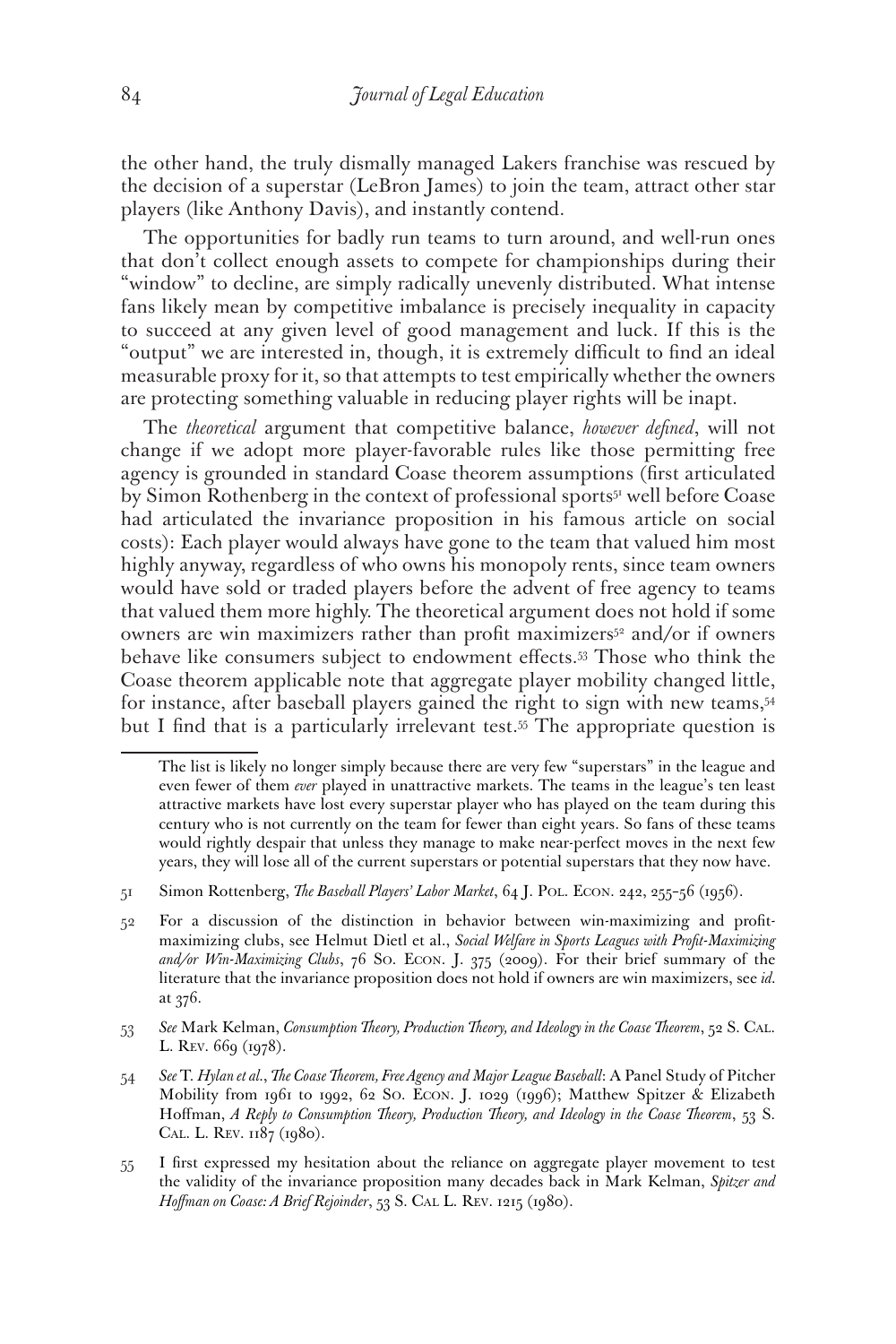whether more (of the less attractively located and/or poorer) teams lost more high-quality players *without receiving high-quality players in return,* either through trade in the pre-free-agency era or by letting players go but signing others in the post-free-agency era, not whether players were always traded or whether unattractive teams still fill out their rosters by signing unwanted players from attractive teams. The claim by those who think the pre-free-market era saw a level of simple sales of contracts comparable to the net player-quality losses that unattractive/poor franchises face in the freer market era is simply unsustainable.56

The *empirical* argument that competitive balance hasn't changed with owners' loss of monopsony power is grounded pretty much in simple pre-/post-regimechange comparisons. The arguments are, once more, quite suspect, and figuring out why they are unconvincing would help students better understand empirical methodology.57 Even if it were true that "competitive balance" (as measured by standard deviations, SDs, of wins, or score margins, for instance) did not change, some explanations of stability would be more benign from a fan's vantage than others: Most benignly, attractive and richer teams might indeed sign highly sought-after players who do not systematically improve their teams because players' performance is unpredictable and inconsistent.

Less benignly, aggregate measures of competitiveness may cover up profound shifts in the long-term ability of unattractive and/or poorer

- 56 An inexplicable outcome for those who believe the invariance proposition operated here is that the pre-free-agency Pittsburgh Pirates did not sell the contracts of *any* stars from the early 1900s to the mid-1970s (Wagner, Traynor, Vaughn, Groat, Mazeroski, Face, Law, Clemente, or Stargell), but the post-free-agency franchise (after the mid-1970s) signed no stars and lost Bonds, Drabek, Bonilla, Van Slyke, Cole, and McCutcheon—virtually every star-level player the team has employed. Ralph Kiner was the only pre-free-agency Pirate to depart in a salary-related dispute that could be said to resemble in some sense a "free agent" departure in which the team received little or no value when losing a star-level player.
- 57 *See, e.g.*, Noll *supra* note 44, at 41–42; Rodney Fort & James Quirk, *Cross-subsidization, Incentives and Outcomes in Professional Teams Sports Leagues,* 33 J. Econ. Lit. 1265, 1275–77, 1279 (1995). In no cases, though, are the researchers comparing simple free-movement regimes (no draft, no soft or hard caps, immediate free agency) with "restrictive" regimes, and it is unclear whether we could draw any conclusions about the hypothetical impact of simple free-movement regimes on "competitive balance," however defined, even if we find that the removal of one class of restrictions is of little moment.

 Moreover, critiques of time-series-regression analyses make me deeply skeptical of all the findings. Variants of omitted-variable bias are obviously the big problem. There was no change in owners' monopsony power between the 1960s and mid-1970s, but the American League became much more competitive in the sense that the Yankees' probability of success declined radically after the mid-1960s (perhaps because the team was relatively slow to employ Black ballplayers). There might well be factors that increase competitiveness in the post-1976 period that offset the anti-competitive impact of adopting a regime with declining monopsony power. For a more formal statement of the problems with describing an earlier event as a "cause" of a later event when it is associated with a break in time series data, given that one might simply later learn more about the attributes of earlier events, see Paul W. Holland, *Statistics and Causal Inference,* 81 J. Amer. Stat. Assoc. 945, 957–58 (1986) (for X to be considered a true cause of Y, X must be capable of being deemed a treatment in an experiment, and earlier settings are not treatments in the relevant sense).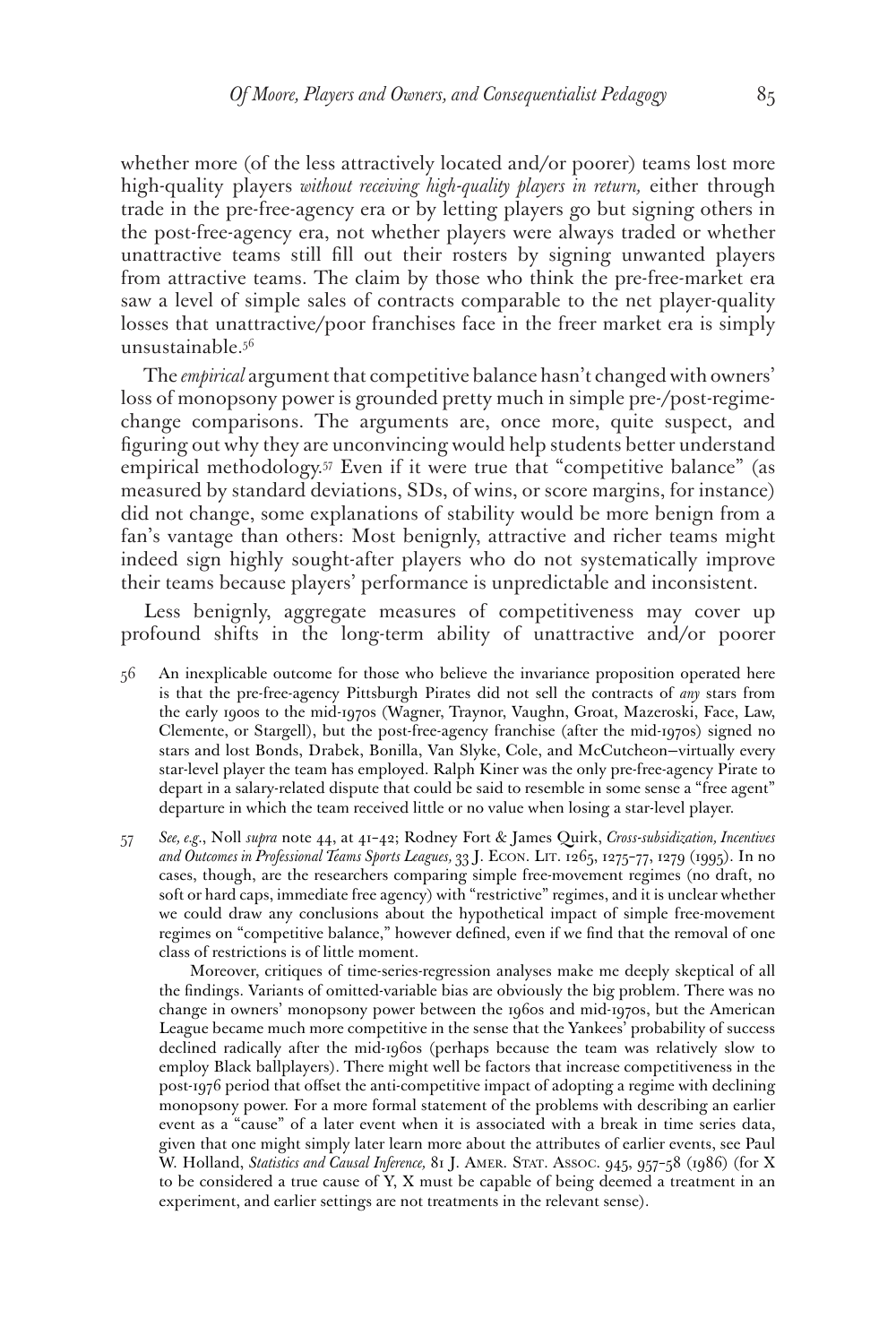franchises to compete if they lead to patterned shifts in the identity but not the relative strength of good and bad teams. When LeBron James went from the Cavaliers to the Lakers, the teams simply switched places within the league's hierarchy,<sup>58</sup> but there was no league-wide shift in competitiveness. What seems to me the critical, but underappreciated, question is whether distinctions in the probability that particular teams occupy higher (or lower) positions on the rung over the long haul represents a welfare-dampening decline in "competitiveness" (or "fair competition") for some subset of fans (both of the directly impaired teams and of "purists" who believe that only some mix of luck and management skills should determine outcomes), and how to weigh the losses they experience against gains to fans of the "attractive" teams whose probability of winning at each level of management skill increases.59

 The issues raised by *Moore* were difficult because it is hard, empirically, to determine whether granting the patient the right to sell would inhibit the outcome that should, from a consequentialist policy vantage, clearly be of most interest: the development of therapeutic treatments. Likewise, from a consequentialist vantage, it is difficult to know whether to side with players or owners in typical disputes, even if one accepts that in some broad sense, the most important question is what set of institutional rules will "help the fans." It is both empirically unclear what occurs when we adopt a particular regime, and normatively and empirically unclear which fans' interests to attend to, how to balance conflicting interests, and what is the best measure of anyone's reactions to an outcome. In each case, though, from my vantage, reflecting on the "right" to profit from one's body or one's skills or reflecting on which party belongs to a privileged or a less privileged social group clearly does no real work.

- 58 The Lakers had a winning percentage of .776 when the 2020 season was suspended; the Cavs, .292. In 2017–2018, the Cavs played .610 ball in the regular season (and reached the NBA Finals), while the Lakers had a winning percentage of .427 after finishing with an even more dismal .317 winning percentage the year before. In the 2010-2011 season, Chris Paul's last playing for New Orleans, the team's win percentage was .561 (and the team took the defending champion Lakers to six games in a playoff series), and the Clippers played .390 ball. In 2011–2012, with Paul a Clipper, the Clippers had a .606 winning percentage and New Orleans, .318. The aggregate competitiveness of the league had not changed much, in part because the teams occupying the rough position in the league that each occupied before the star left the unattractive market simply switched places.
- 59 The measurement problem would be difficult enough, practically, even if we adopted conventional willingness-to-pay style measures, but the problem gets more conceptually and practically intractable if we entertain the possibility of adopting less subjective theories of welfare. While it is hard to conceive of fans' pleasures as more or less noble, one can certainly imagine taking the position that one form of satisfaction is more worthy of respect and nurturing than the other. (Is it in some sense a "better" pleasure, nurturing a set of human capacities we would want people to nurture. to stick with a team, mostly through thin when the thick times finally come, than to enjoy rooting with a high sense of expectation or entitlement for a perennial winner?) Are the pleasures that fans sophisticated enough to value equal opportunity to compete given equally "smart" management gain "objectively" deeper than the gains less sophisticated fans get?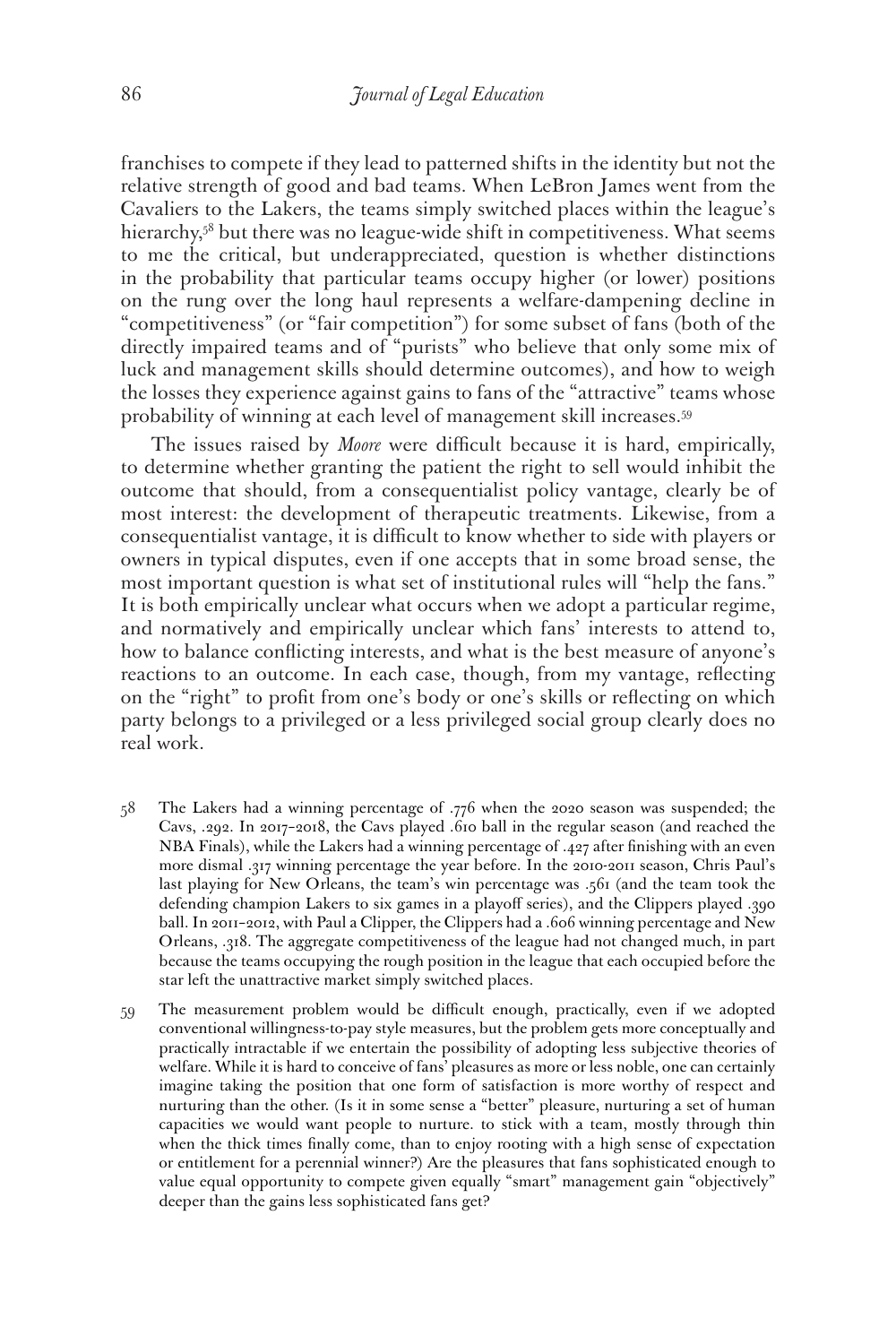Less clear, but enormously intriguing, is the possibility that a student exposed to the policy-analytic approach to player movement—an approach both more familiar and less likely to fly in the face of truly deep symbolic commitmentswill recognize that this approach could have been used in situations in which the student was initially predisposed to abjure this method. It seems quite plausible to me—if no more than plausible—that a student who confronted the player movement case just *before* confronting *Moore* (raising many parallel issues about the virtues and drawbacks of rewarding a monopolist) would be more likely to appreciate the wisdom of seeking to ascertain the consequences of protecting the patients' interest in monetizing their tissue.

I acknowledge that urging that students in essence "practice" policyanalytic techniques in low-meaning situations as a starting place in their educations could be read as a plea for insisting that students spend more time on issues that spark little passion. And I understand that position runs counter to important demands that law schools address the most pressing issues of our time (e.g., systemic racism, climate change) *more*, right from the start, than they conventionally have. I appreciate the need to connect both school and legal practice to genuinely grave concerns, but I see significant problems in engaging many of the issues that matter most right from the start.

It might well be best to expose students to the issues in the context of what Duncan Kennedy once called "cold cases,"<sup>60</sup>-those raising doctrinal issues that elicit few strong symbolic reactions (or affective reactions of any sort). Whether students would be better off exploring how to define assent and consent in a "drier" contracts class discussion well before having to confront them in a criminal law class discussion of rape law is not clear; but having taught criminal law for four decades, I intuit that confronting these issues for the first time when discussing sexual violence issues risks not only traumatizing students victimized by such violence, but leads students to "perform" positions that they perceive demonstrate allegiance to those subordinated by violence, in a fashion that clarifies values and bridges gaps far less carefully.

#### **IV. Conclusion**

The easier attack on both the libertarian and anti-subordination perspectives that students typically embrace is that students often believe that articulating basic starting places leads to more determinate conclusions than is actually the case.

The illusory determinacy of libertarian thought has been the subject of considerable academic writing.61 Embracing the idea that libertarian thought

60 Duncan Kennedy, *Legal Education and the Reproduction of Hierarchy*, 32 J. Legal Educ. 591, 594–95 (1982).

61 Much of the indeterminacy critique came in reaction to Nozick's *Anarchy, State, and Utopia*. *See, e.g.*, Thomas Nagel, *Libertarianism without Foundations*, 85 Yale L.J. 136 (1975); Cheyney Ryan, *Yours, Mine,*  and Ours: Property Rights and Individual Liberty, in READING NOZICK: ESSAYS ON ANARCHY, STATE AND UTOPIA 323 (Jeffrey Paul ed., 1981); G.A. Cohen, *Freedom, Justice, and Capitalism*, 126 NEW LEFT REV. 7 (1981); Mark A. Michael, *Redistributive Taxation, Self-Ownership and the Fruit of Labour* 14 J. App. Phil.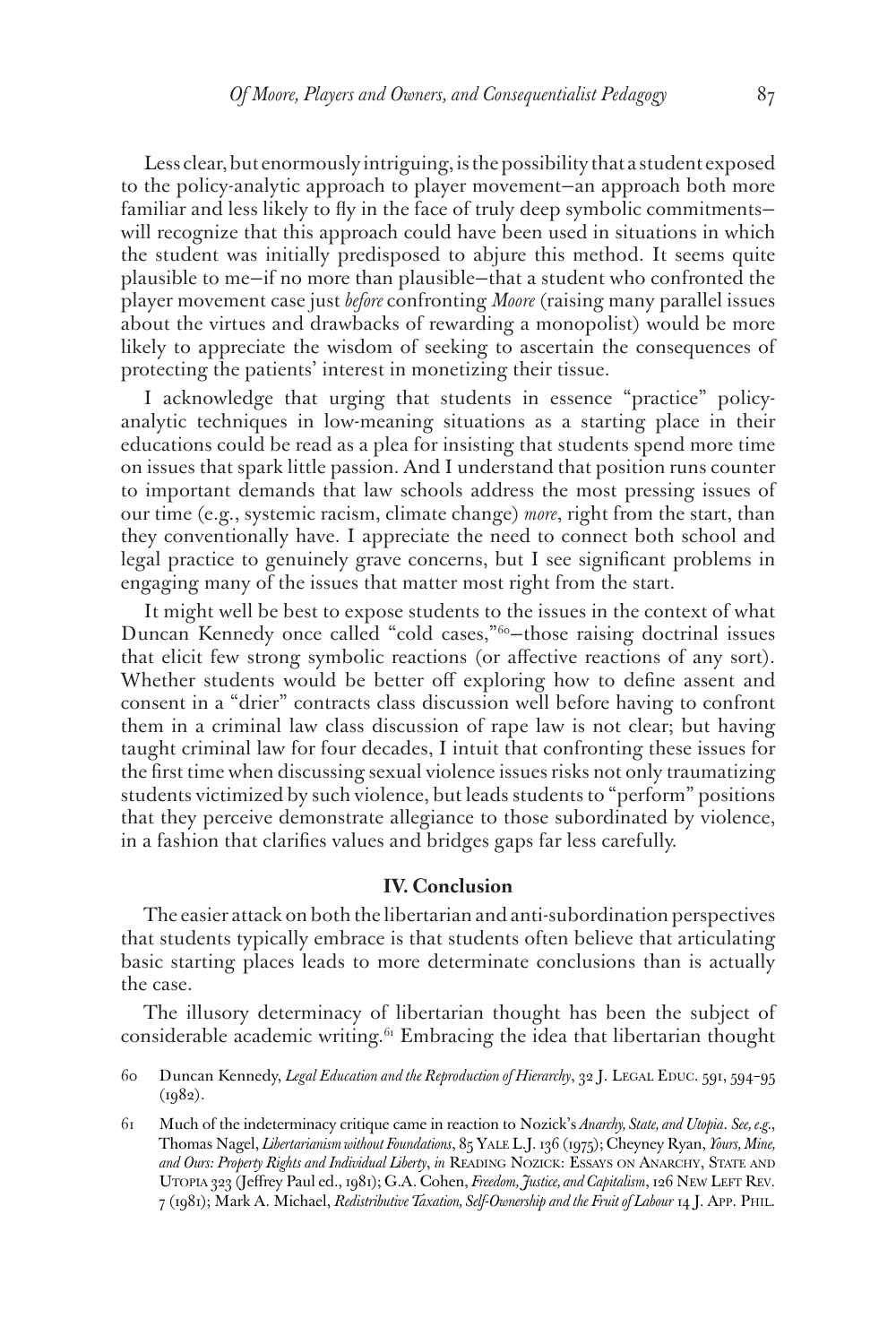is inexorably indeterminate, though, requires a pre-commitment to both a certain level of legal positivism and a Hohfeldian understanding of legal relations that significantly undergird centrist consequentialism. Absent such pre-commitments, one is unlikely to share the intuitive suspicion of the possibility of coherent libertarian commitments. From the vantage of those who have accepted these basic premises, it is obvious that every legal rule we adopt simply mediates between clashing claims and desires. It we are talking about conventional property rights, we may mediate between desires to exclude and desires for access; desires for free use and desires to be immune from the negative impacts of free use;<sup>62</sup> desires for full eternal dispositional control and desires to be free of dead-hand restrictions. If we side with the would-be user, rather than the party seeking higher levels of immunity, we do so because of the impact that decision will have, not because there is some fixed natural level of use privileges *or* some fixed natural level of immunity. If we are talking about the hypothetical fruit picker I mentioned in discussing Nozick's discussion of Wilt Chamberlain's claims to monetize his basketball talent, we mediate the clash between the fruit picker's claims to use state force to protect his desire to control the fruit that he picked and the claims of the hungry to appropriate some of the fruit without interference from the picker because one resolution will be more acceptable than the other.<sup>63</sup>

<sup>137 (1997).</sup> The critiques drew very heavily on early twentieth century Legal Realist criticism of Lochner-era libertarian jurisprudence. *See* Morris R. Cohen, *The Basis of Contract Law*, 46 Harv. L. Rev. 553 (1933) (emphasizing that the relevant query in all legal disputes is not *whether* collective compulsion should be brought to bear but on whose behalf it will be brought to bear and answering that question cannot be done by appeal to ideas of limiting government). For similar Realist anti-libertarian arguments, see Morris R. Cohen, *Property and Sovereignty* 13 CORNELL L. REV. 8 (1927); Robert Hale, *Coercion and Distribution in a Supposedly Non-Coercive State*, 38 POL. Sci. Q. 470 (1923).

Much of the hesitancy about claims to the determinacy of libertarian principles in the law school world developed further in reaction to Epstein's *Takings*. *See e.g.*, Mark Kelman, *Taking Takings Seriously: An Essay for Centrists*, 74 Cal. L. Rev. 1829 (1986); Joseph L. Sax, *Takings*, 53 U. Chi. L. Rev. 279 (1986); Thomas C. Grey, *The Malthusian Constitution*, 41 U. Miami L. Rev. 21 (1986).

<sup>62</sup> My students typically find it far easier to embrace the proposition that libertarianism is indeterminate in resolving controversies over "use rights" than to embrace the proposition that libertarian conceptions of the ownership of the fruits of labor—not just the right to withhold labor but to monetize the agreement not to withhold it—is indeterminate. I suspect that even though the overwhelming majority of my students believe that income taxation aimed at reducing inequality is legitimate, most still believe that libertarian thought *does* dictate in a determinate fashion that income taxation is at core a breach of laborers' property rights. I suspect this intuition is grounded in a set of prior commonplace (if hard to justify) intuitions about the distinction between acts and omissions and between harming and failing to benefit.

<sup>63</sup> I leave aside for here the other significant indeterminacy in libertarian thought, an indeterminacy that is especially sharply exposed at the beginning of law school for some students when they think about the issues of sexual consent. Libertarianism is premised on the idea that there is a clean line between impermissible coercion (and threats) and mutuality (and offers) that is not actually readily drawn. There is, for instance, no formulaic answer to the question of whether an employer who would fire a worker who did not attend a political rally for a candidate the worker opposed has coerced him into attending the rally or done something impermissible whether or not we think he has coerced him.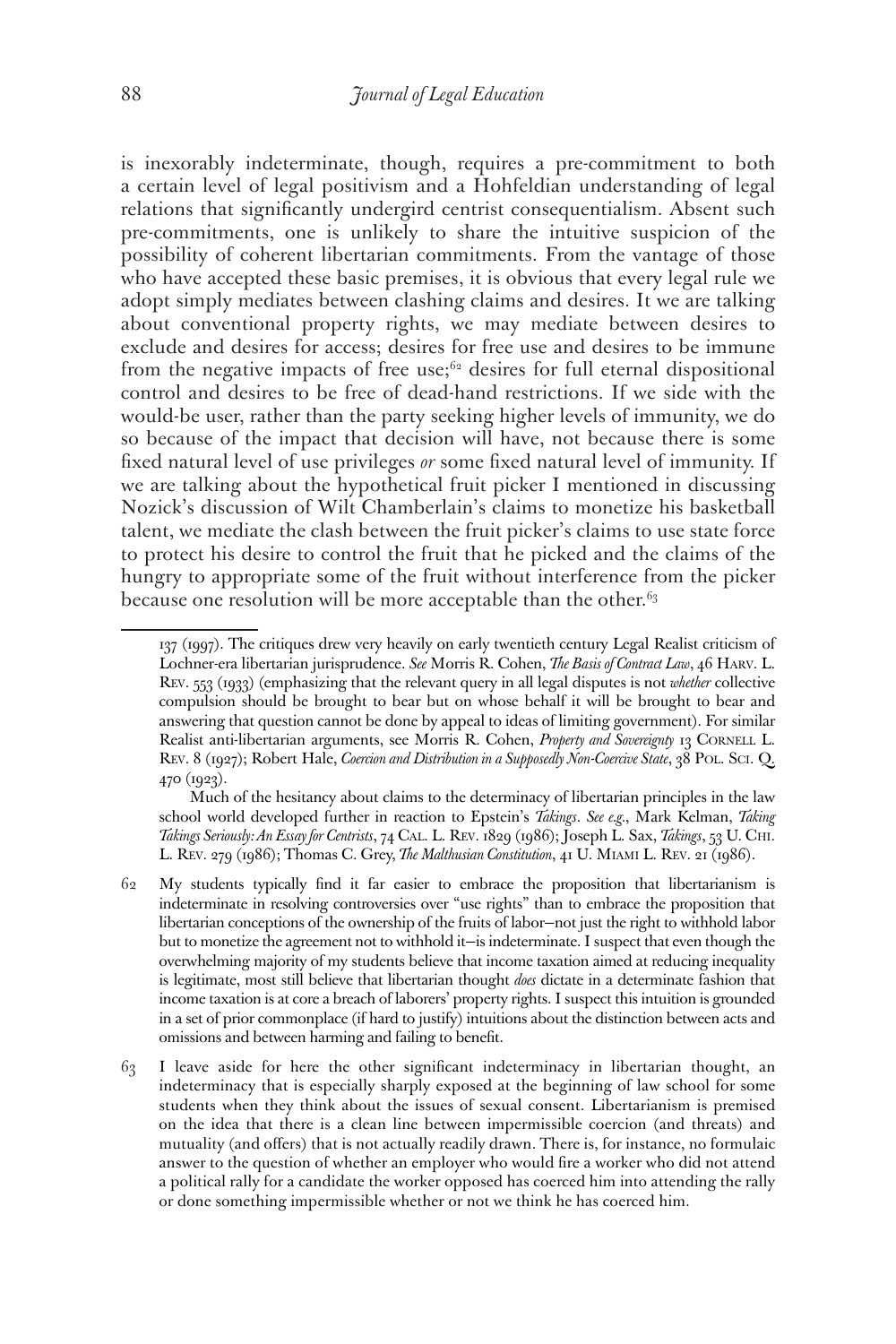The indeterminacy (emptiness?) of efforts at libertarian resolutions came into sharp focus during the early days of the COVID crisis when protestors objected to mask-wearing mandates. Though some relied on loose cousins of natural law arguments that were more explicitly religious than libertarian (e.g., that the masks interfered with God's designs for breathing), most were using (misusing? but how can one tell if it is a misuse if the underlying scheme is actually indeterminate?) libertarian ideas that resemble libertarian "free use" ideas in real property law (of the sort that would consider strict environmental laws compensable takings). It is easy enough to label these efforts pathological misuses of libertarian rhetoric: It is hardly "determinate" and unambiguous *within* libertarian schemes that the mask-resisters' "rights" to be mask-free should be protected rather than their neighbors' "immunity rights" to be exposed to lower levels of risk. But from the vantage of centrist consequentialists, the pathology is just more obvious, rather than different in kind, from the pathology revealed in the more mainstream libertarian discussions of *Moore* or players' rights.

Indeterminacy is hardly the most critical problem facing those who resolve cases simply by siding with the more subordinated parties affected by the decision, but it is *a* problem. Even if one believes one need look no further than the identity of the particular disputants, labeling one party as "privileged" and one as "subordinated" may not merely be an analytically incomplete decision-making guide, it may not be possible to do in a determinate fashion. Are the high-SES parents who press school districts to pay for expensive individualized educational plans for their kids whose educational needs might be less pressing than the needs of others in the district<sup>64</sup> "privileged" (by virtue of their high SES and ready ability to advocate efficaciously within the educational bureaucracy)<sup>65</sup> or "subordinated" (by virtue of their disability)? Are disabled students generally "subordinated" (in that we can treat them as a part of a social group facing substantial discrimination) or "privileged" (in that they may be able to make federal-law based claims on local school resources denied other resource-deprived students whose learning outcomes might improve if more resources were devoted to their education)?<sup>66</sup> Are racebased educational affirmative action programs acceptable even when they might focus benefits on high-SES students of color, or are such programs suspect if they displace first-generation, low-income applicants, even those of European descent (who might be thought of as "more subordinated")? $67$  Is

<sup>64</sup> *See* Mark Kelman & Gillian Lester, Jumping The Queue: An Inquiry into the Legal Treatment of Students with Learning Disabilities 77 (1997).

<sup>65</sup> *Id.* at 87, 89.

<sup>66</sup> *Id.* at 224–26.

<sup>67</sup> For discussions of this issue, see, for instance, Maria Cancian, *Race-Based versus Class-Based*  Affirmative Action in College Admissions, 17 J. POLICY ANALYSIS & MGMT. 94 (1998). An excellent defense of the proposition that race, without regard to class status, is an important factor that schools should account for can be found in Khiara M. Bridges, *Class-Based Affirmative Action, Or the Lies That We Tell about the Insignificance of Race*, 96 B.U. L. Rev. 55 (2016). The most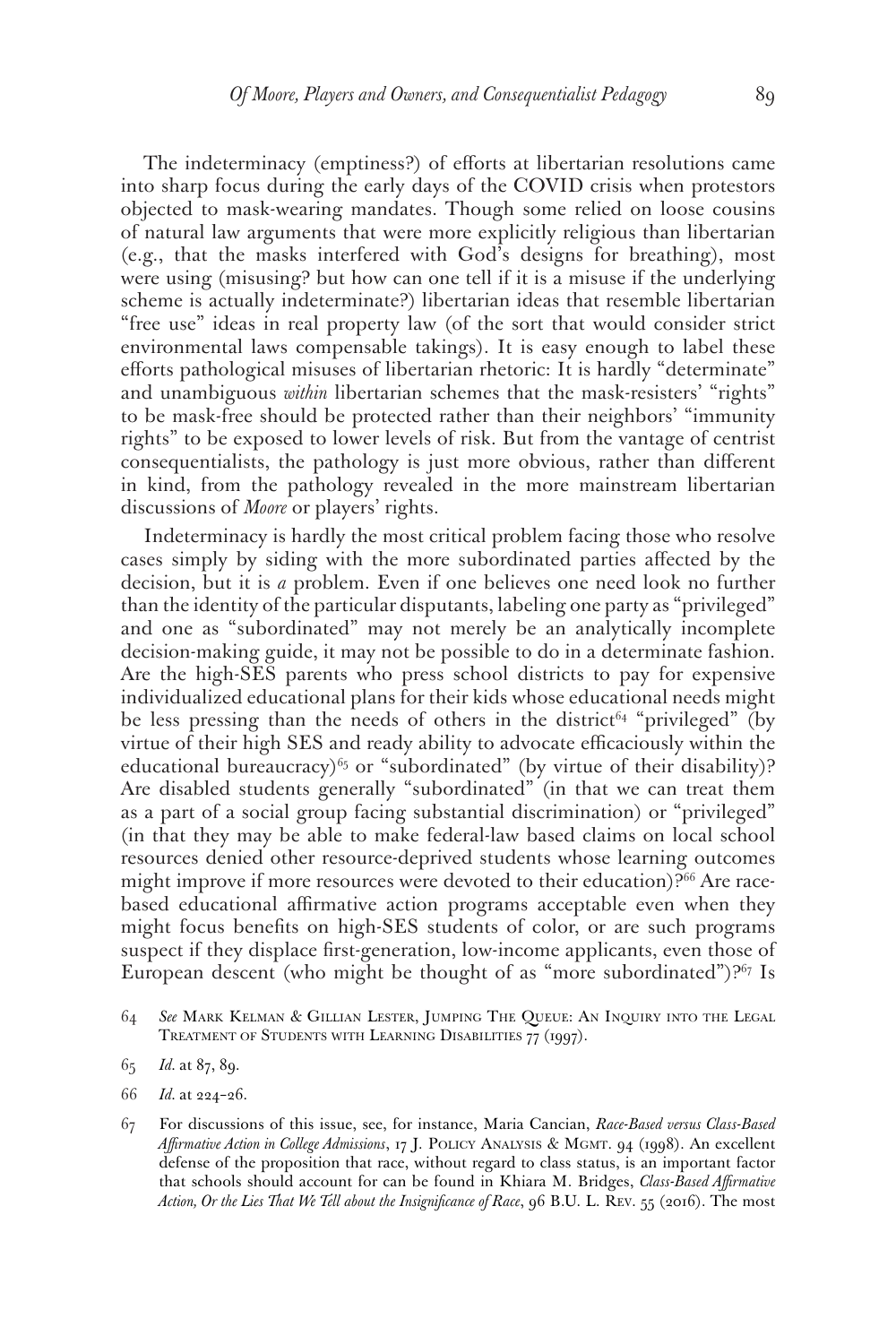Moore himself really subordinated, or someone privileged to possess a scarce resource, intending, like a gifted athlete or a private equity firm manager, to extract monopoly rents?

Identifying what one should do if "siding with the subordinated" is harder still if one needs not only to identify the more privileged party in each case but to figure out how a decision will affect those one identifies as the privileged and the subordinated when applied more generally. Once one looks to the impact of a decision on not just the disputant but the "community," we face the descriptive problem that it is very hard to determine the impact of policy decisions, and the normative problem that we need some scheme to sum the clashing interests of members of the community. These are, of course, precisely the problems that made centrist policy analysis indeterminate. A particular pattern of police stops might, in the first instance, adversely affect people of color who are disproportionately stopped; but to reject the claim that the disputed pattern of stops is justified (e.g., by its purported crime-dampening impact within the community of color where stops are most typically made),68 one must reject the empirical contention that the stops diminish (widely condemned and feared) forms of behavior in the community and/ or believe that the interests of those stopped outweigh the interests of those benefited by the reduction in unwanted crime. People in the affected community are *all* subordinated, generally speaking; simply "siding with the subordinated" will not resolve the dispute if those within the community are differentially affected.

Indeterminacy, though, does not strike me as the biggest problem with acting on symbolic commitments. To harken back to the example I discussed earlier, I really can *predict* that my libertarian students will be persuaded by

publicly prominent proponent of attending to class, not race, has been Richard Kahlenberg. *See, e.g.*, Richard D. Kahlenberg, The Remedy: Class, Race, And Affirmative Action (1987). Richard Sanders not only argues that class is a more appropriate basis for a number of distinct forms of affirmative action than race, but expresses skepticism about how one defines membership in subordinated racial groups. He notes, for instance, Lani Guinier's finding that fewer than one-third of Black students enrolled at Harvard Law School have four African American grandparents, and that it is not obvious that multiracial children and children of recent Caribbean immigrants have been "subordinated" in the same way as those with four African American grandparents. *See* Richard Sander, *Class in American Legal Education*, 88 DENVER U. L. REV. 631, 664-66 (2011).

<sup>68</sup> There are certainly reputable studies claiming to demonstrate that increasing police presence—though not arrests or stops per se—has a crime dampening impact, though they are hardly incontrovertible. *See, e.g.*, Jonathan Klick & Alexander Tabarrok, *Using Terror Alert Levels to Estimate the Effect of Police on Crime*, 48 J. Law & Econ. 267 (2005). There are also studies that suggest that "stop, question, frisk" strategies produced statistically significant but modest crime reduction effects, though they were not clearly superior to other strategies less harmful to police legitimacy. *See, e.g.*, David Weisburd et al., *Do Stop, Question, and Frisk Practices Deter Crime?*, 15 Crim & Pub. Pol'y 31 (2016). My point here is not to assess these empirically controversial claims but merely to argue that one needs to assess them—in the fashion that a centrist consequentialist would—even if one's self-conscious goal were simply to implement a "support the subordinated" strategy.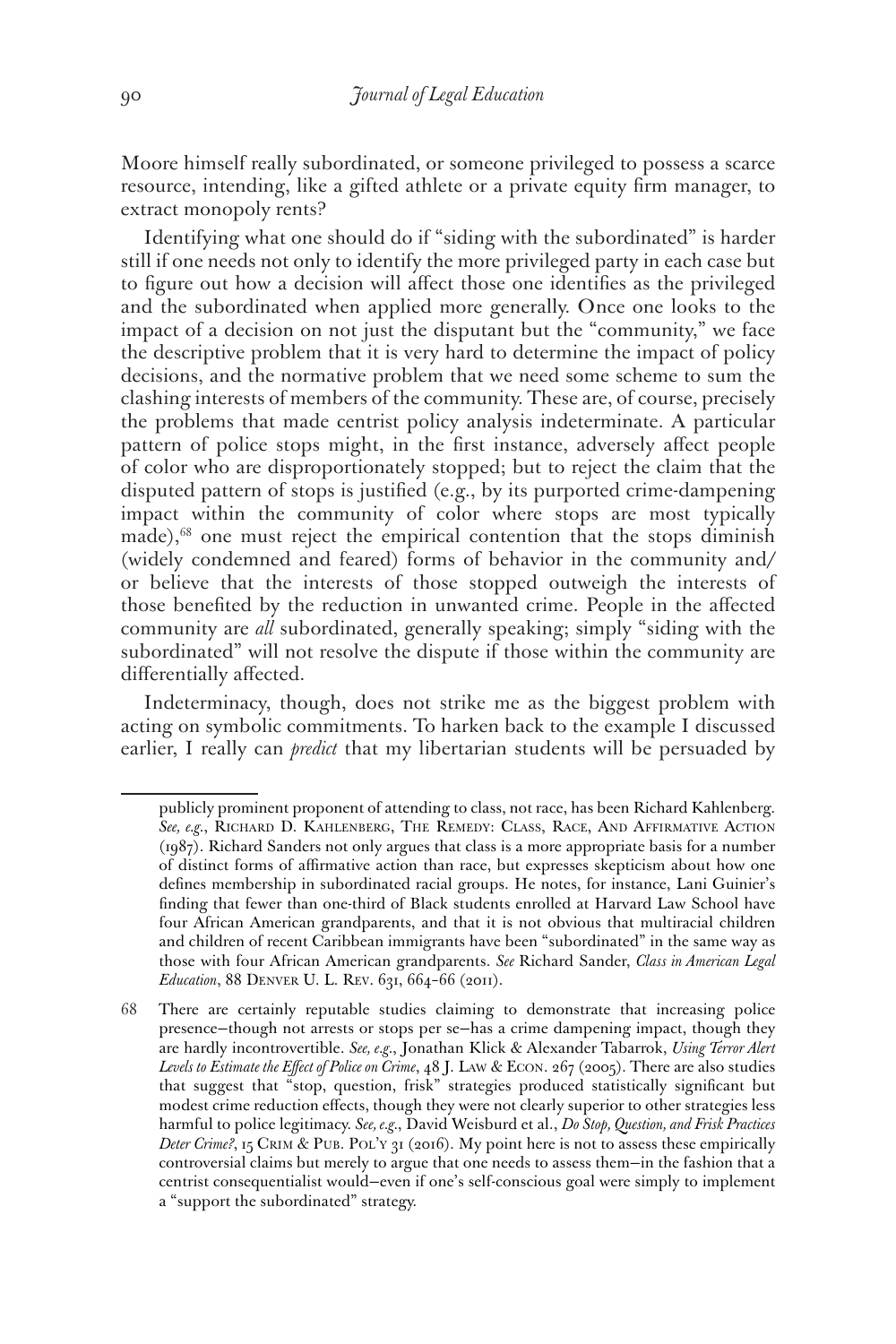Nozick's argument that principles of justice-in-transfer validate Wilt's high income, whether rationally warranted or not. Likewise, I can predict that libertarian students in my property class will believe that the antidiscrimination provisions of Title II of the 1964 Civil Rights Act are *per se* takings of exclusion rights and that the Endangered Species Act takes use rights.<sup>69</sup>

 The predispositions of my libertarian students, then, are fairly predictable, whether or not any is logically entailed by any coherent foundational commitments. The deep problem is substantive: Legal decisions *should* be grounded in our views of factual consequences and complex norms, not any single set of symbolic commitments. We should learn what we can about the impact of masks on COVID transmission rates, think more about the costs of alternative means of protecting those most vulnerable to the disease, and debate how we weigh distinct costs borne by distinct people. Separate from the question of whether the consequentialist approach is inherently more sensible, it is an approach that permits opponents and proponents of mandatory masking to address one another; it might be the only approach that holds out the possibility of persuasion. It deemphasizes inevitably polarizing identity issues in a world where polarization is often leading to policy paralysis.

In considering those committed to embracing the perceived interests of the subordinated, think about the controversy that was (in my view) appropriately resolved when the recently renamed Washington Commanders finally, seemingly under pressure from those well-celebrated champions of the antisubordination agenda, Fed Ex and Nike, shed what had long struck me as a racist team moniker. Set aside the much-debated issue of whether the political culture in (some) universities "silences" those who might raise points that will label them as less-than-woke and subject them to informal social reprisal, and simply hypothesize that some student in a sports law or antidiscriminationfocused class argued that there was little or no reason to change the team's name because public opinion polls revealed overwhelmingly that self-identified Native Americans stated they were not offended by the name and that more respondents expressed pride in the team's use of that name.70

- 69 I can also *predict* that libertarian students will believe that the "public use" requirement of the Fifth Amendment should be read to bar "economic development" takings, whether or not, from a policy analytic vantage point, the problems of parochialism in the use of publicly condemned real property are any more serious or justiciable than the problems of undue parochialism in the use of tax funds. I have argued that Justice Thomas' restrictive reading of the "public use" requirement makes little or no functional sense in Mark Kelman*, The Conceptual Conundrum at the Core of the* Kelo *Dissent*, 16 Duke J. Con. L. & Pub. Pol'y 121 (2021): The problem that the "public use" requirement might solve—the use of publicly garnered resources (whether in cash—through conventional taxes—or in kind—through conventional land condemnation) to benefit only a subset of the population is no more readily solved in the context of condemn-and-use than tax-and-spend. The argument is not entirely conceptually dissimilar to the argument that plaintiffs in public use cases ought to lack standing because they are not particularly affected by the ways in which their condemned property is utilized. *See* David L. Breau, *A New Take on Public Use: Were Kelo and Lingle Nonjusticiable?*, 55 Duke L.J. 835  $(2006).$
- 70 Typical polling evidence offered to support the proposition that Native Americans were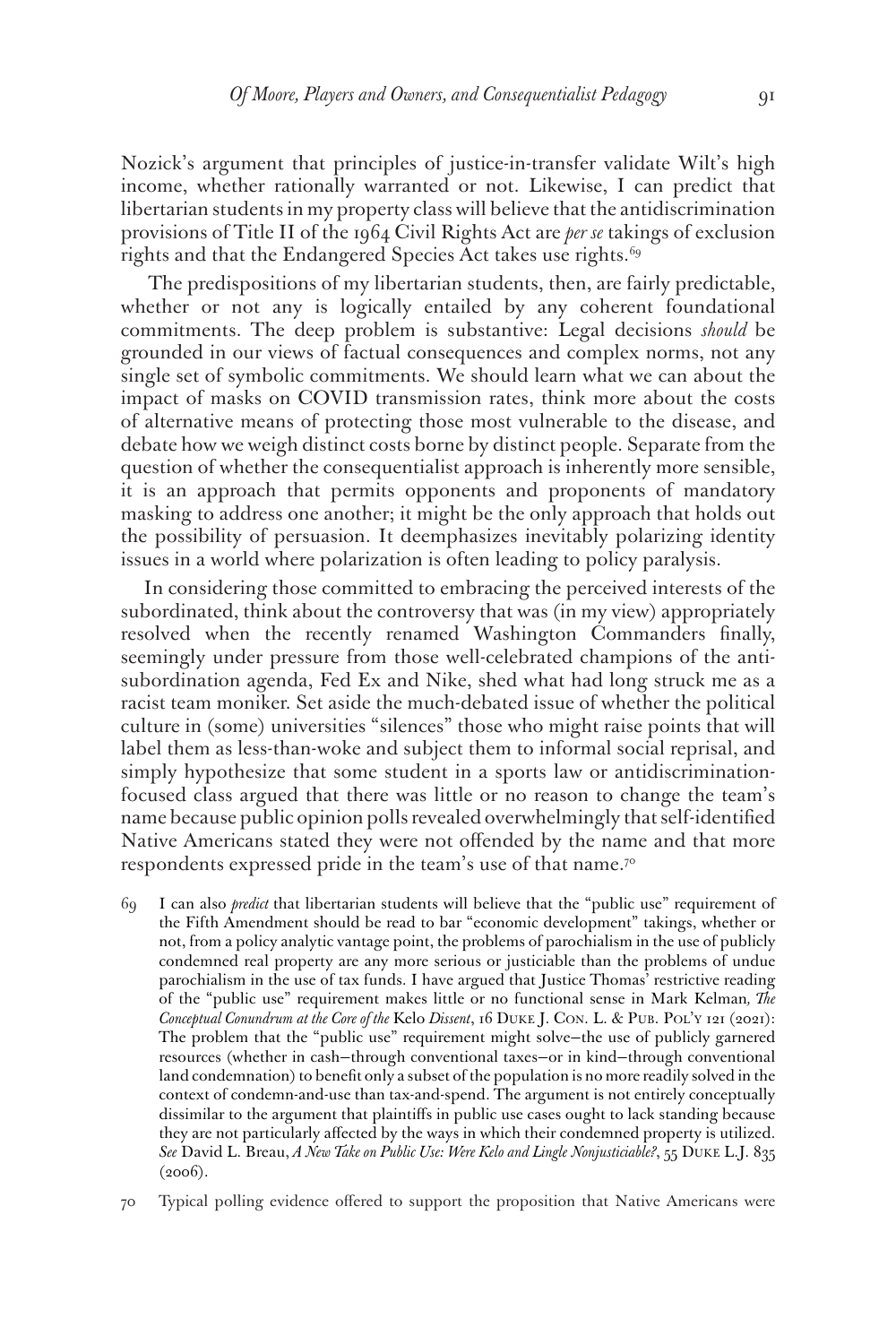I worry that the comment raised by the hypothetical student, even if not met by informal social shaming, gets dismissed as wholly beside the point if classmates think the question can be resolved simply symbolically, by evaluating language specifically used by the privileged to refer in anything but a flat or honorific way to groups of subordinated people as an unacceptable act of subordination. The problem here is surely not "predictive" indeterminacy; I have no doubt that students committed to the anti-subordination position would resolve this and other indeterminate cases in this way.<sup>71</sup>

What I think centrist consequentialist students would need to do—I would think in reaching precisely the same bottom-line conclusion in this case—is considerably harder. But in going through the analytical process, they would learn a good deal about social science concepts relevant to innumerable controversies and challenge their normative preconceptions by raising hard but important conceptual questions.

So, for instance, such students should and would learn not to accept "polling data" uncritically. In fact, the real-world polls the hypothetical student would have cited are, in my mind, not nearly as straightforward as the student might think. And centrist consequentialist students could learn a good deal about the difficulty of both constructing and interpreting public opinion data generally by analyzing some of the familiar methodological problems in these polls (e.g., even the category of self-identified Native Americans is troubling if, as appears to be the case, those who not only identify as Native but engage in some traditional Native practices are much more likely to be offended by the name than those who don't).<sup>72</sup>

One would also have to interrogate one's own views on one of the hardest normative questions we face if forced to perform a conventional consequentialist evaluation here: What should one make of "adaptive preferences" (the tendency of people to learn to accept or even like the things they actually have no hope of changing) if one believes that a significant reason many Native

unbothered by the Washington team's nickname can be found in a 2016 Washington Post poll of Native Americans on the Redskins' team name. John Woodrow Cox et al., *New poll finds 9 in 10 Native Americans aren't offended by Redskins name*, Wash. Post (May 19, 2016), https:// www.washingtonpost.com/local/new-poll-finds-9-in-10-native-americans-arent-offended-byredskins-name/2016/05/18/3ea11cfa-161a-11e6-924d-838753295f9a\_story.html.

<sup>71</sup> Some of my progressive students *would*, for instance, question whether high-SES parents of students with disabilities seeking private school placements for their children merit concern as subordinated, but very few if any of them would question more generally whether students with disabilities are in some sense "privileged" relative to other students who could profit from educational resources now devoted to students with disabilities.

<sup>72</sup> Many of the methodological problems in the polls that purported to show little opposition by Native Americans to the use of the name "Redskins" are highlighted in a piece that especially emphasizes distinctions in ethnic identity among those surveyed. *See* Stephanie A. Fryberg et al., *Unpacking the Mascot Debate: Native American Identification Predicts Opposition to Native Mascots*, 12 SOC. PSYCH & PERSONALITY SCI. 3 (2020).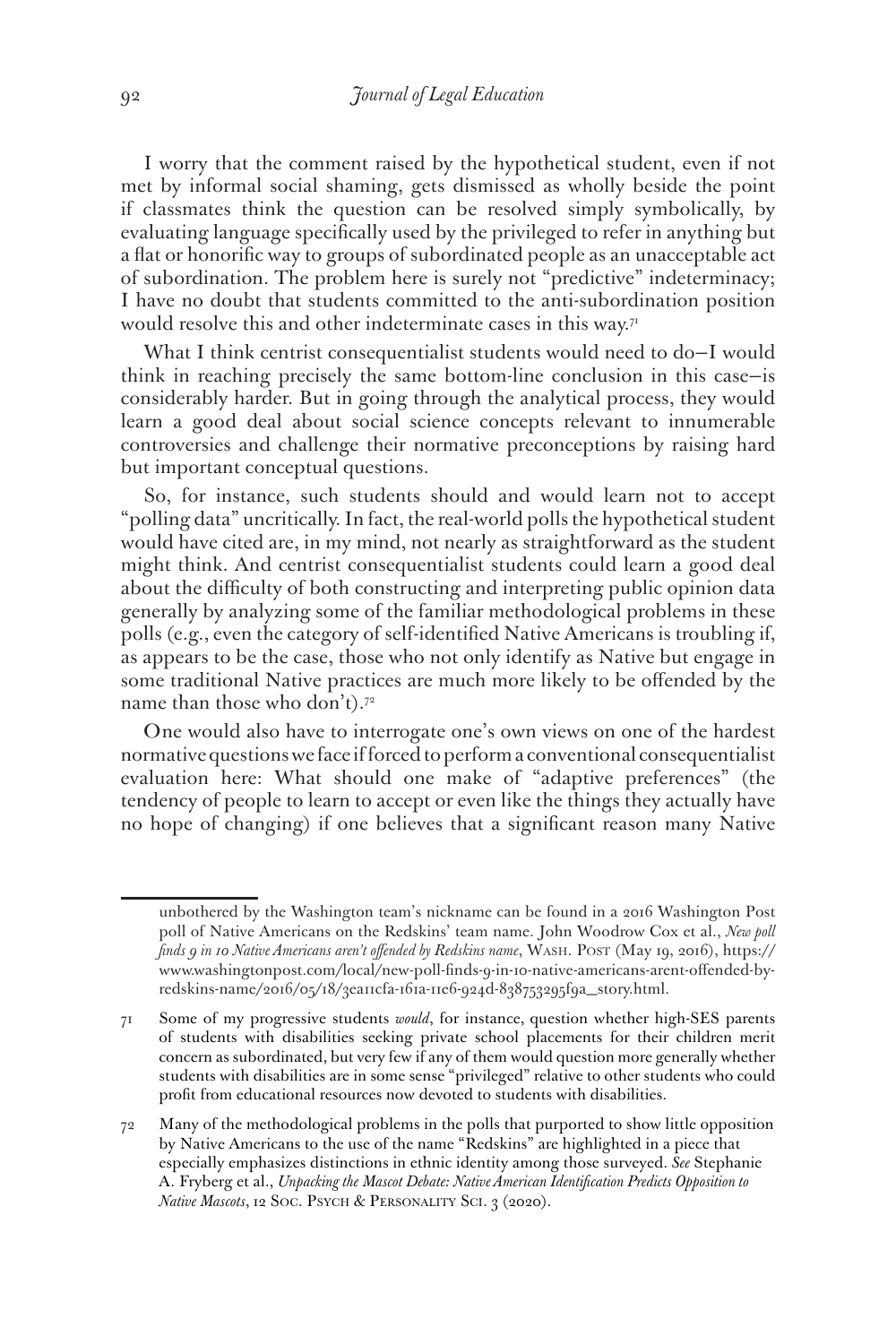American respondents said that they were not offended by the name is that they had come to believe they did not have the social power to change it?73

One would have to face other extraordinarily difficult normative issues as well: What methods do we use to "weigh" distinct preferences if, for instance, those who dislike the name subjectively experience it as extremely painful while others who react to the name more favorably barely care? What if, for the many who experience the team's name as a racist assault, its ongoing use has a profoundly alienating and dispiriting impact on their lives, while few others benefit in ways that have important impacts on their overall functioning? Can we weigh conflicting preferences about end-states by any method other than accounting, somehow, for their "intensity"? My hypothetical centrist consequentialist student, if concerned with the impact of the use of the name on the capability set of the affected parties, would have to examine how the use of various forms of pejorative labels for subordinated groups by dominant social groups has affected both the capacity of members of those subordinated groups to flourish and the attitudes of members of the dominant groups toward members of the subordinated group.74

It may seem puzzling to plead that our students embrace methods that will leave them far less certain and confident about how best to resolve the

- 73 For a particularly trenchant general discussion of the nature of adaptive preferences, and the problems they pose for unabashed preference utilitarians who believe people are better off so long as their preferences are satisfied, see Martha Craven Nussbaum, *Adaptive Preferences and Women's Options*, 17 Econ. & Phil. 67 (2001). For another canonical formulation see Jon Elster, Sour Grapes: Studies in the Subversion of Rationality (1983). Some of the pieces that focus specifically on the question of whether preferences that are adaptive to oppression are especially troubling include Anita Superson, *Deformed Desires and Informed Desires Tests*, 20 Hypatia 109 (2005); Sandrine Berges, *Why Women Hug their Chains: Wollstonecraft*  and Adaptive Preferences, 23 UTILITAS 87 (2011). Not surprisingly, there is also a rich literature criticizing the claims that people's ostensible adaptive preferences misrepresent their actual preferences or that even true adaptive preferences would be troubling. *See, e.g.*, Donald W. Bruckner, *In Defense of Adaptive Preferences,* 142 Phil. Stud. 307 (2009); Harriet Baber, *Adaptive*  Preference, 33 SOC. THEORY & PRACTICE 105 (2007).
- 74 For a thorough summary of the literature on the deleterious impact of Native American mascots on both Native and non-Native people exposed to the mascots, see Laurel R. Davis-Delano et al., *The psychosocial effects of Native American mascots: a comprehensive review of empirical research findings*, 23 RACE, ETHNICITY & EDUC. 623 (2020). A particularly interesting study, finding that even though Native students had positive associations with mainstream pop cultural Native American archetypes like mascots, exposure to them nonetheless depressed self-esteem, community worth, and the capacity to imagine a fuller range of future selves, is Stephanie A. Fryberg et al., *Of Warrior Chiefs and Indian Princesses: The Psychological Consequences of American Indian Mascots*, 30 Basic & App. Soc. Psych. 208 (2008).

 More generally, it could well be helpful for students to consider whether the presence of these sorts of mascots resembles other forms of "microaggressions" and to confront more generally both the literature that sees microaggressions as a pervasive and consequential problem (see, e.g., David Wing Sue et al., *Racial microaggressions in everyday life: Implications for clinical practice*, 62 Amer. Psych. 271 (2001)) and the literature that is far more skeptical of the claims made by those who have urged us to treat microaggressions as a serious social problem (see, e.g., Scott Lilienfeld, *Micoraggressions—Strong Claims, Inadequate Evidence*, 12 Persp. in Psych. Sci. 138 (2017)).